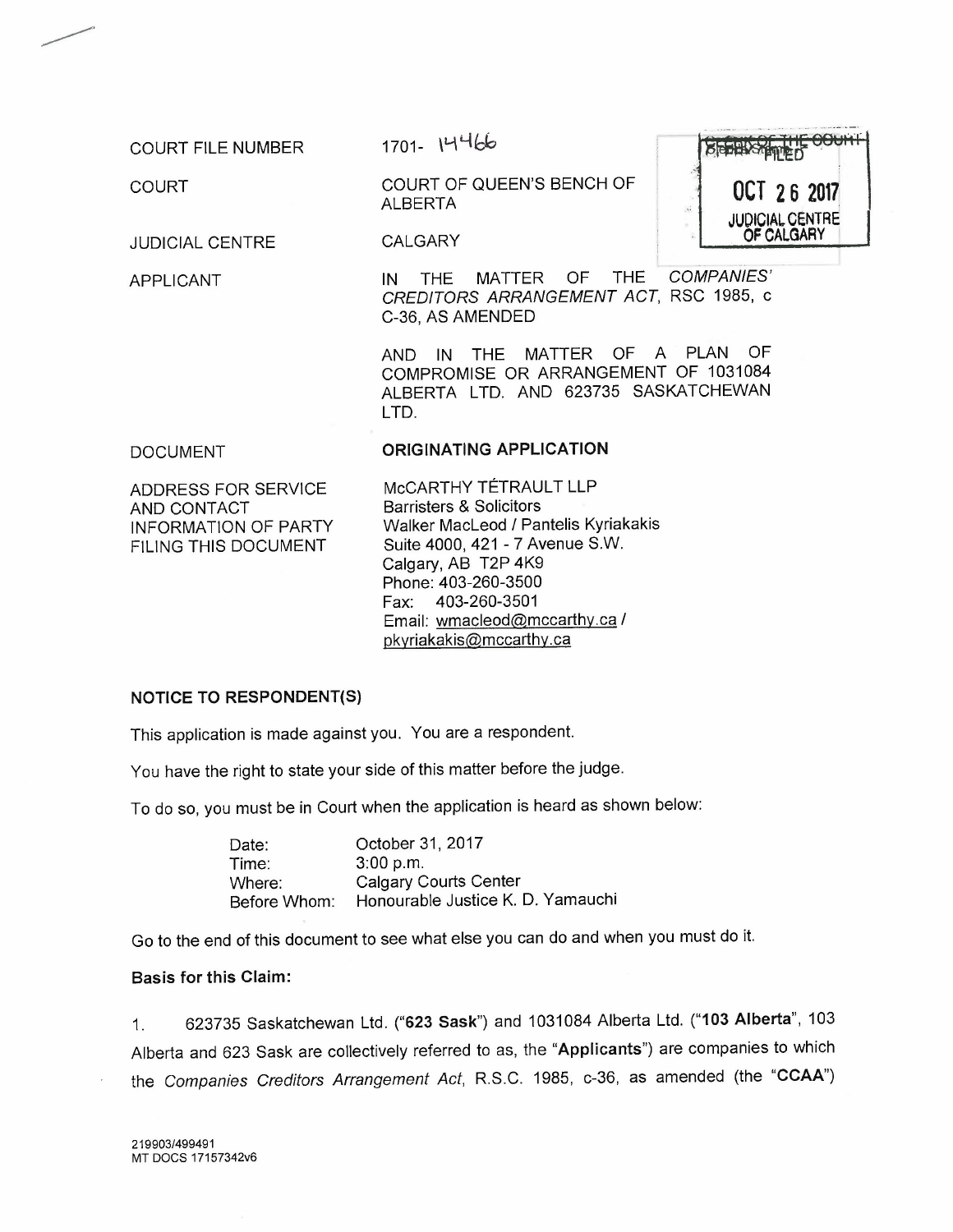applies. The Applicants meet the statutory requirements to be eligible for relief under the CCAA.

2. The Applicants are engaged in the business of selling sunglasses, watches, and related apparel and accessories under the brand name "Spareparts" (the "**Business**"), through various retail locations in malls located in Western Canada and Ontario. The Applicants operate the Business as a single, integrated, unit.

3. The Applicants' Business has suffered from the overall decline in the North American retail marketplace as compounded by the economic downturn in Alberta.

4. The Applicants are debtor companies with more than \$5 million in liabilities and are insolvent within the meaning of the CCAA.

5. Due to the financial difficulties faced by the Business, the Applicants developed a strategy to restructure their affairs by:

- (a) filing a Notice of Intention to Make a Proposal (each an "**NOI**" and collectively, the "**NOIs**") under the *Bankruptcy and Insolvency Act* (Canada) (the "**BIA**") and concurrently disclaiming leases associated with unprofitable and unsustainable store locations;
- (b) marketing the Business to all interested parties pursuant to the Sale and Investment Solicitation Procedures (the "**SISP**") sought in connection with this Application;
- (c) having a related company make a stalking horse bid to acquire the Business, as part of the SISP;
- (d) converting the proceedings commenced upon the Applicants' filing the NOIs (the "**NOI Proceedings**") into proceedings under the CCAA (the "**CCAA Proceedings**"); and,
- (e) closing on either the related bid party stalking horse bid or on any superior offer that arises, as a result of the SISP,

(collectively, the "**Restructuring Strategy**").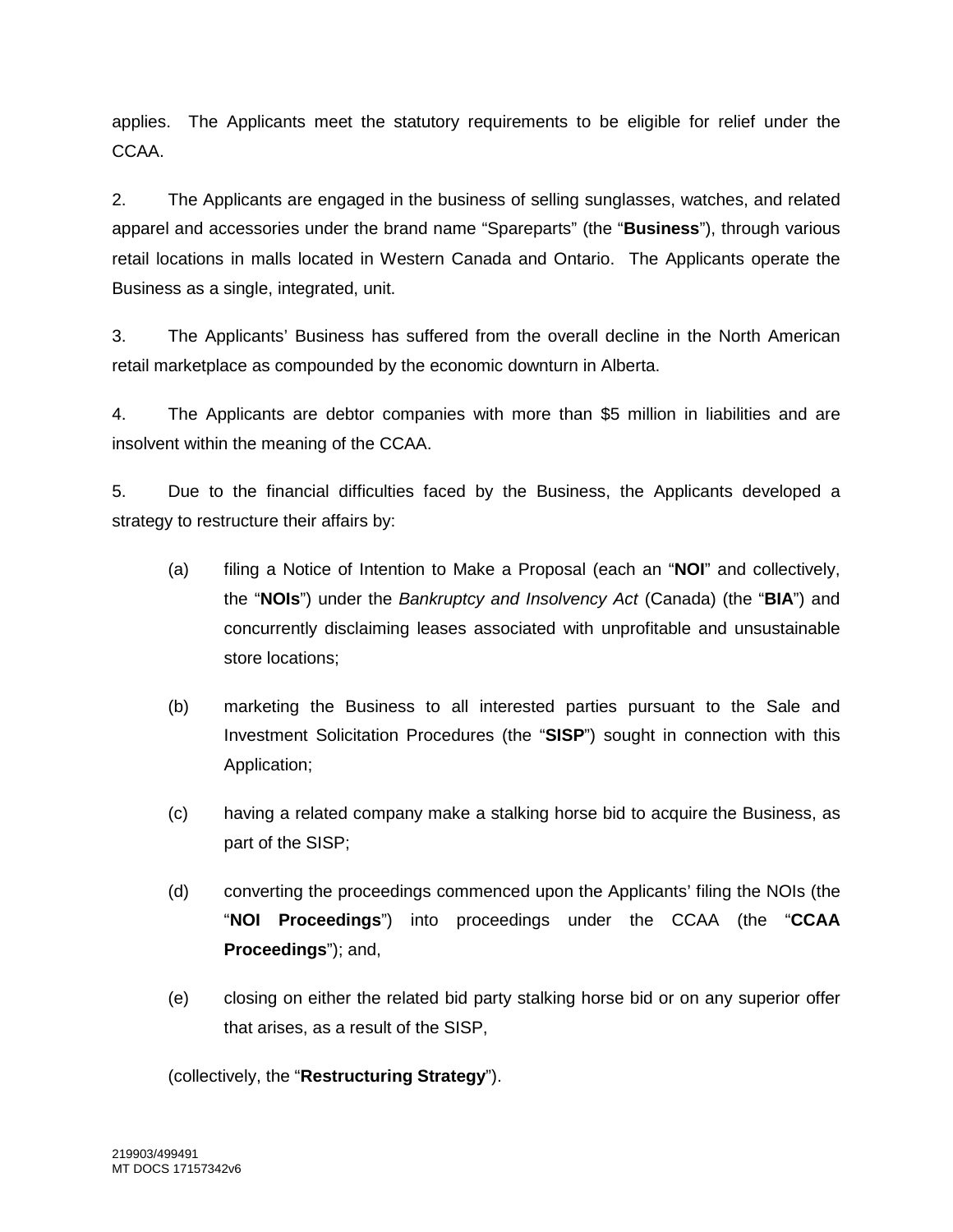6. 103 Alberta filed its NOI in Alberta on October 2, 2017. 623 Sask filed its NOI in Saskatchewan on October 3, 2017.

7. KPMG Inc. was appointed as the proposal trustee (the "**Proposal Trustee**", when acting in such capacity) in the NOI Proceedings.

8. During the NOI Proceedings, the Applicants, among other steps, proceeded to:

- (a) disclaim, on October 3, 2017, nine leases under section 65.2(1) of the BIA;
- (b) seek and obtain an Order on October 11, 2017, which, among other things:
	- (i) administratively consolidated the Applicants' NOI Proceedings;
	- (ii) declared that the Alberta Court of Queen's Bench shall have jurisdiction to hear any applications pertaining to the Applicants under the BIA, the CCAA, or any other similar or analogous federal legislation and to administer the recapitalization, restructuring, or reorganization of the Applicants or the disposition of their assets under the BIA and the CCAA; and,
	- (iii) granted a charge on all of the Applicants' property, assets, and undertakings, as security for the professional fees and disbursements incurred at their standard rates and charges, both before and after the filing of the NOI Proceedings.

9. As part of the Restructuring Strategy, the Applicants now seek to transfer the NOI Proceedings into the CCAA Proceedings. The Applicants seek to continue the Restructuring Strategy under the CCAA since:

- (a) the CCAA allows for greater flexibility, enabling the Applicants to restructure the Business via the SISP and APA;
- (b) as the Restructuring Strategy contemplates the Applicants restructuring the Business through an asset sale, by converting the NOI Proceedings into the CCAA Proceedings the Applicants will not automatically be deemed bankrupt upon failing to file a plan; and,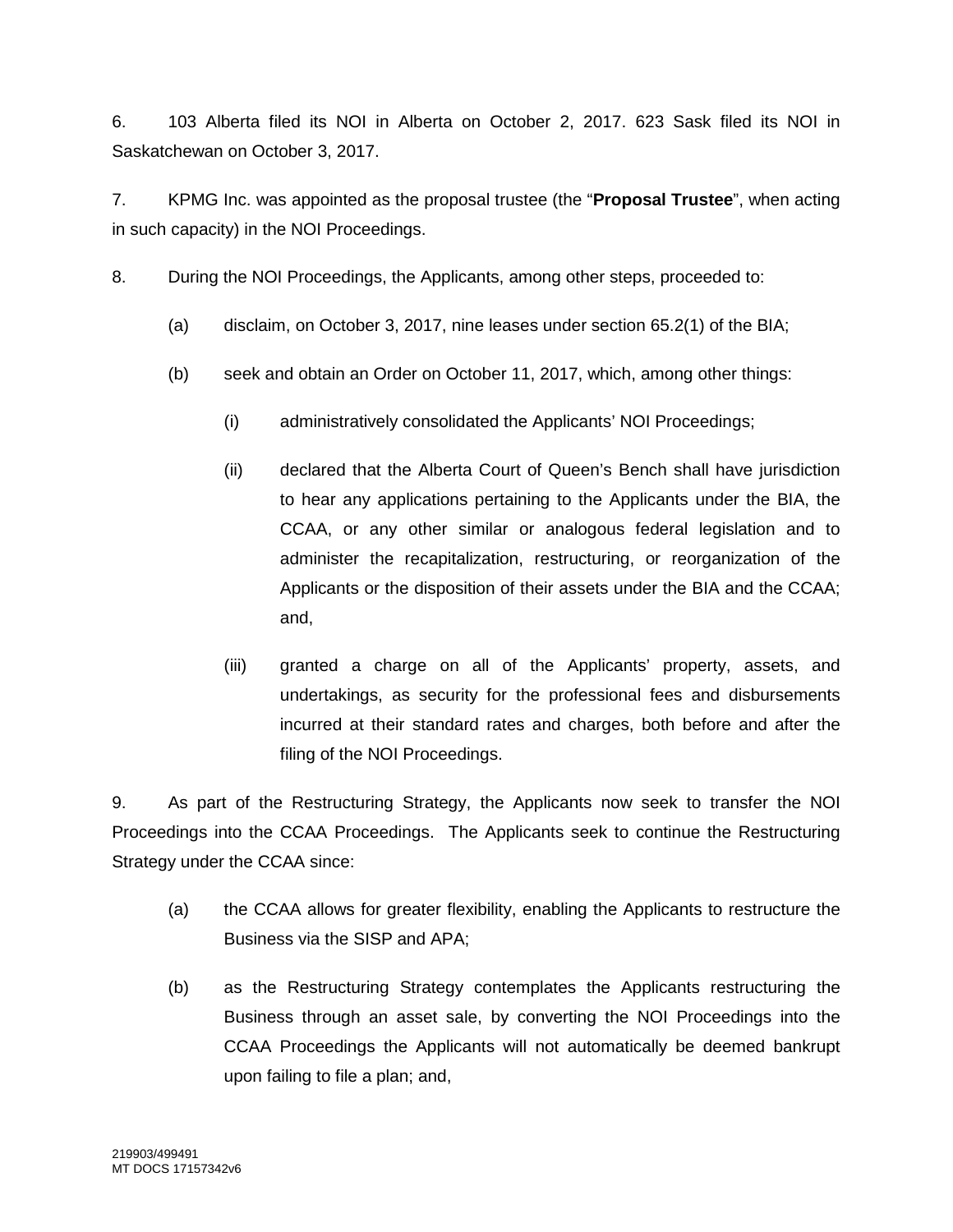(c) as a result of not becoming bankrupt, the Applicants will not incur the costs associated with the administration of the Applicants' estate, in a bankruptcy, which costs and expenses are anticipated to be approximately \$50,000.

10. The Restructuring Strategy is based on the completion of the SISP. The SISP contemplates that the Applicants' property, assets, and undertakings will be marketed in an open, fair, and transparent manner by KMPG Inc., in its capacity as the Proposal Trustee and in its capacity as monitor (the "**Court Officer**" when acting in such dual or alternating capacity), in the event that the relief sought as part of the Application is granted.

11. The SISP also contemplates the Applicants entering into the Asset Purchase Agreement, dated October 31, 2017 (the "**APA**"), between the Applicants, as sellers, and 12033714 Saskatchewan Ltd. (the "**Purchaser**"), the purchaser, as a stalking horse bid.

12. The APA is binding on the Purchaser and conditional on obtaining Court approval of: (i) the APA; and, (ii) the vesting of the Acquired Assets (as defined in the APA) in the name of the Purchaser, free and clear of all liens other than the Assumed Liabilities (as defined in the APA). Furthermore, the APA automatically terminates upon a Superior Offer (as defined in the SISP) being completed pursuant to and in accordance with the SISP.

13. By entering into the APA, in conjunction with the commencement of the SISP, the APA provides the Applicants with a binding and definitive agreement, in the event that no Superior Offer arises, which will provide a means by which the Applicants will be able to successfully restructure and continue as going-concerns.

14. Upon completing the SISP, the Applicants intend to seek: (i) approval of the vesting and transfer of the Acquired Assets to the Purchaser, substantially in accordance with the terms of the APA; or, (ii) should a Superior Offer arise, approval of the Superior Offer and any corresponding agreement and the vesting of the property, as contemplated therein.

15. The Purchaser under the APA is related to the Applicants. If the APA is ultimately determined to be the winning bid, in accordance with the SISP, the transaction contemplated by the APA will constitute a non-arm's length transaction. Since the APA is with a related party, the Court Officer has complete authority to administer the SISP and to determine whether a Superior Offer has been made. If the Court Officer determines that a Superior Offer has been made, the Applicants will be obligated to proceed with the Superior Offer.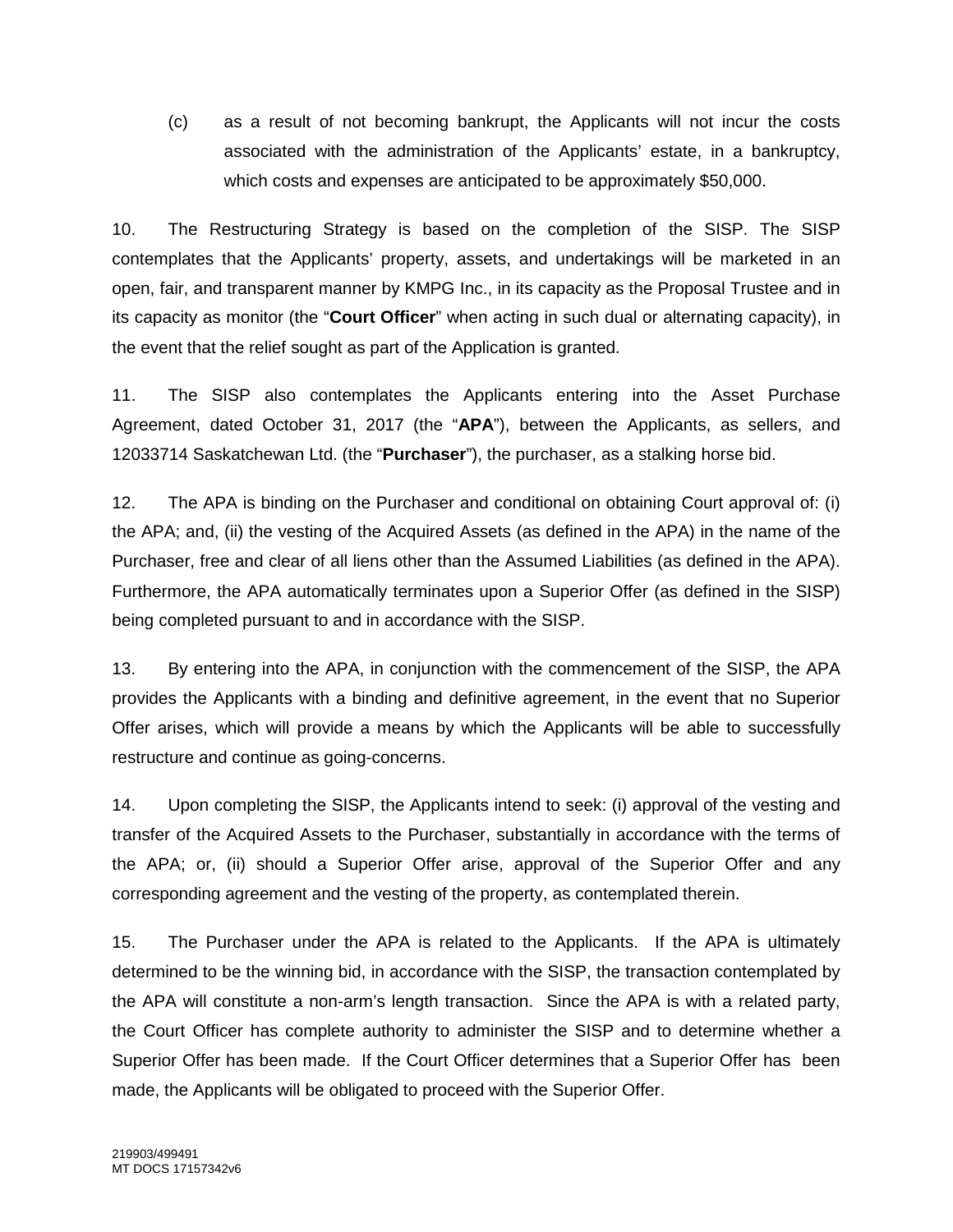16. The current financial circumstances of the Applicants and additional details concerning the Restructuring Strategy, the NOI Proceedings, the SISP, and the APA are set out in the CCAA Affidavit #1 of Danny Mysak, sworn October 25, 2017 (the "**First Mysak Affidavit**").

#### **Remedy Sought**

17. The Applicants seek an initial order (the "**Initial Order**"), substantially in the form attached hereto as Schedule "**A,**" which among other things grants the following relief:

- (a) abridging the time for service of this Application and declaring that this Application is properly returnable, if necessary, and dispenses with any further service of this Application;
- (b) declaring that the Applicants are debtor companies to which the CCAA applies;
- (c) permitting the Applicants to file with this Honourable Court one or more plans of compromise or arrangement between the Applicants and their creditors;
- (d) staying all proceedings and remedies taken or that might be taken in respect of the Applicants or any of their property, assets, or undertakings, except as otherwise set forth in the Initial Order or permitted by law;
- (e) authorizing the Applicants to carry on the Business in a manner consistent with the preservation of their property and business;
- (f) appointing KPMG Inc. as monitor (the "**Monitor**") to monitor the property, business, and financial affairs of the Company in these proceedings;
- (g) authorizing the Applicants to make payments on account of obligations incurred on or before the filing of the NOIs or the granting of any Initial Order or to honour cheques issued to providers of goods and services to the Applicants prior to such date, as such payments are determined necessary, in consultation with the Monitor;
- (h) granting the Administrative Charge and the Critical Supplier's Charge (as such terms are defined and discussed in the First Mysak Affidavit);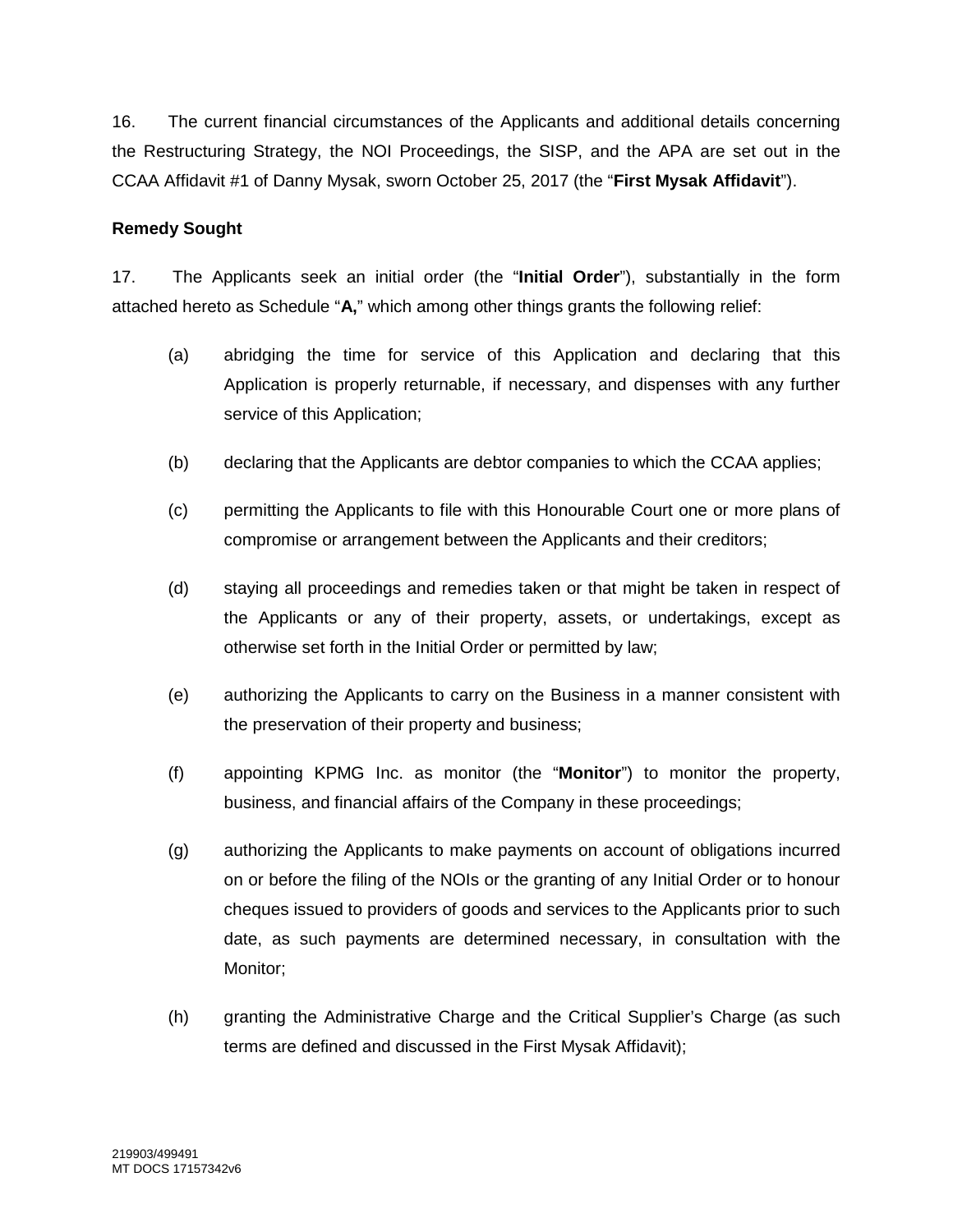- (i) approving and authorizing the Monitor, with the assistance of the Applicants, to carry out and conduct the SISP;
- (j) authorizing the Applicants to enter into the APA, in the manner contemplated by the SISP; and,
- (k) granting such further and other relief as counsel to the Applicants may request and this Honourable Court may deem just.

## **Material or evidence to be relied upon:**

- 18. The Applicants intend to rely upon the following materials:
	- (a) The First Mysak Affidavit;
	- (b) The consent of KPMG Inc. dated October 25, 2017 to act as Monitor; and,
	- (c) Such further and other material or evidence as counsel to the Applicants may advise and this Honourable Court may permit.

# **Applicable Acts and Regulations:**

19. The Applicants will rely upon and refer to the following during the making of the Application:

- (a) The BIA;
- (b) The CCAA;
- (c) *Alberta Rules Of Court*, Alta. Reg. 124/2010; and,
- (d) Such further and other Acts and regulations as counsel to the Applicants may advise.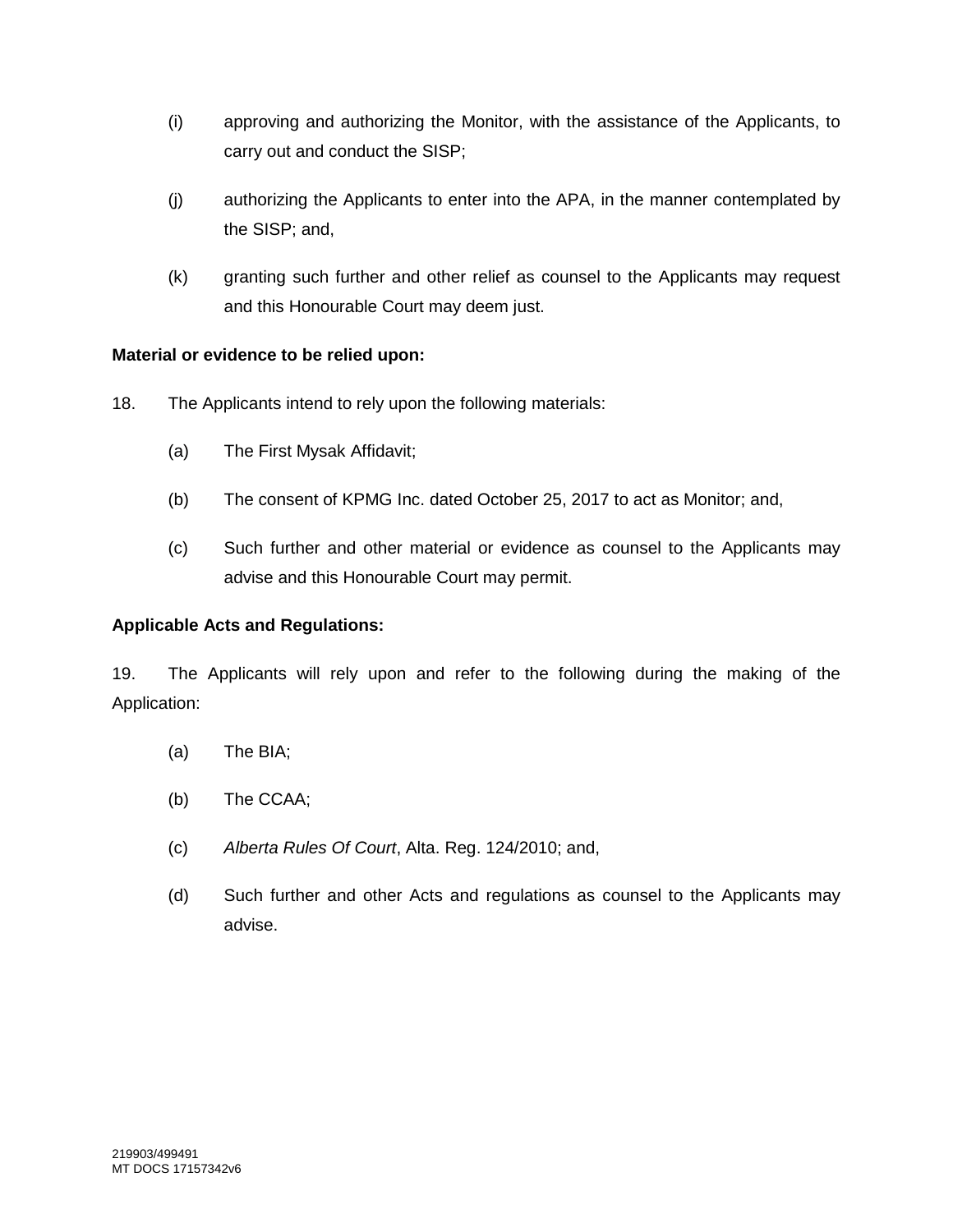## **WARNING**

If you do not come to Court either in person or by your lawyer, the Court may give the applicant(s) what they want in your absence. You will be bound by any order that the Court makes. If you want to take part in this application, you or your lawyer must attend in Court on the date and at the time shown at the beginning of the form. If you intend to rely on an affidavit or other evidence when the application is heard or considered, you must reply by giving reasonable notice of the material to the applicant.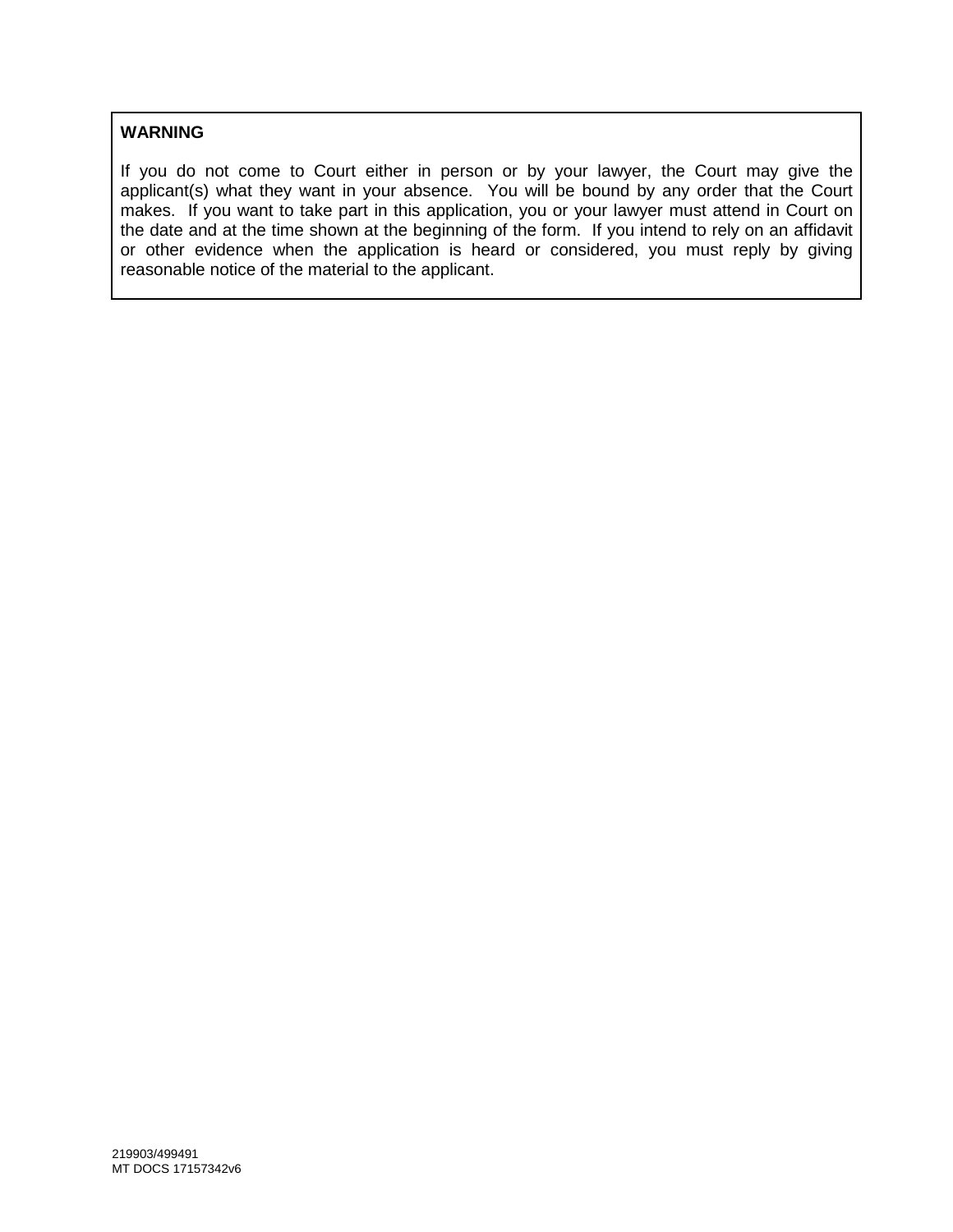#### **SCHEDULE "A"**

COURT FILE NUMBER 1701-

COURT COURT OF QUEEN'S BENCH OF ALBERTA

Clerk's Stamp

JUDICIAL CENTRE CALGARY

APPLICANT IN THE MATTER OF THE *COMPANIES' CREDITORS ARRANGEMENT ACT*, RSC 1985, c C-36, AS AMENDED

> AND IN THE MATTER OF A PLAN OF COMPROMISE OR ARRANGEMENT OF 1031084 ALBERTA LTD. AND 623735 SASKATCHEWAN LTD.

#### DOCUMENT **CCAA INITIAL ORDER**

ADDRESS FOR SERVICE AND CONTACT INFORMATION OF PARTY FILING THIS DOCUMENT

McCARTHY TÉTRAULT LLP Barristers & Solicitors Walker MacLeod / Pantelis Kyriakakis Suite 4000, 421 - 7 Avenue S.W. Calgary, AB T2P 4K9 Phone: 403-260-3500 Fax: 403-260-3501 Email: wmacleod@mccarthy.ca / pkyriakakis@mccarthy.ca

**DATE ON WHICH ORDER WAS PRONOUNCED: October 31, 2017 NAME OF JUDGE WHO MADE THIS ORDER: Justice K.D. Yamauchi LOCATION OF HEARING: Calgary Courts Centre**

**UPON** the application (the "**Application**") of 623735 Saskatchewan Ltd. ("**623 Sask**") and 1031084 Alberta Ltd. ("**103 Alberta**", 103 Alberta and 623 Sask are collectively referred to as, the "**Applicants**"); **AND UPON** having read the Originating Application, the Affidavit of Danny Mysak, sworn on October 25, 2017 (the "**First Mysak Affidavit**"); **AND UPON** reading the consent of KPMG Inc. to act as monitor (the "**Monitor**"); **AND UPON** reading the Affidavit of Service of Katie Doran, sworn on October ●, 2017; **AND UPON** noting that the secured creditors, who are likely to be affected by the charges created herein, have been provided notice of this Application and either do not oppose or alternatively consent to the within Order;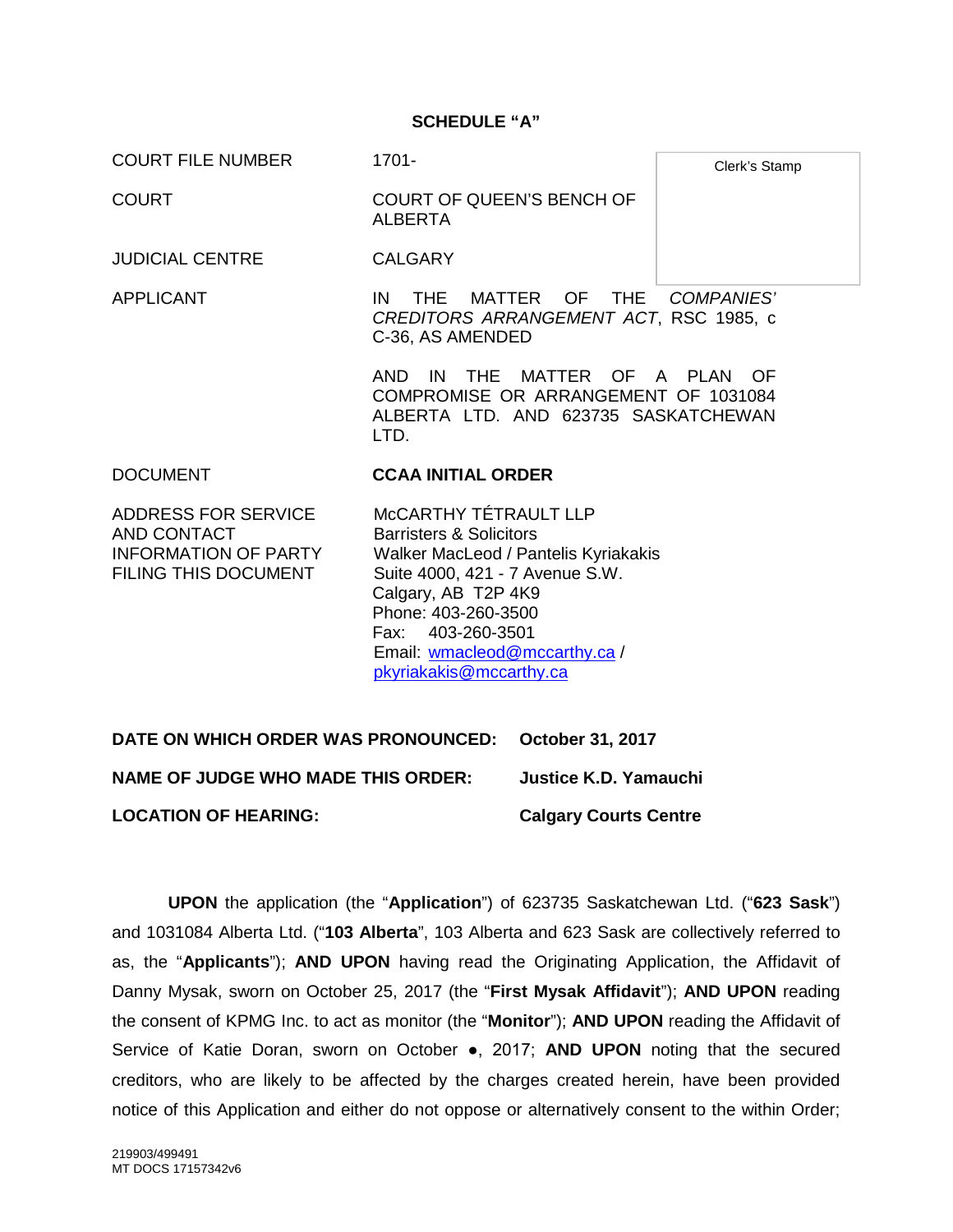**AND UPON** hearing counsel for the Applicants and counsel to any other parties who may be present at the Application;

# **IT IS HEREBY ORDERED AND DECLARED THAT**:

### **SERVICE**

1. The time for service of the notice of the Application for this order is hereby abridged and deemed good and sufficient and this Application is properly returnable today.

# **APPLICATION**

2. The Applicants are companies to which the CCAA applies.

# **PLAN OF ARRANGEMENT**

3. The Applicants shall have the authority to file and may, subject to further order of this Court, file with this Court a plan or plans of compromise or arrangements (hereinafter referred to as, the "**Plan**").

## **POSSESSION OF PROPERTY AND OPERATIONS**

- 4. The Applicants shall:
	- (a) remain in possession and control of their current and future assets, undertakings and properties of every nature and kind whatsoever, and wherever situate including all proceeds thereof (the "**Property**");
	- (b) subject to further order of this Court, continue to carry on business in a manner consistent with the preservation of their business (the "**Business**") and Property;
	- (c) be authorized and empowered to continue to retain and employ the employees, consultants, agents, experts, accountants, counsel and such other persons (collectively "**Assistants**") currently retained or employed by them, with liberty to retain such further Assistants as they deem reasonably necessary or desirable in the ordinary course of business or for the carrying out of the terms of this Order;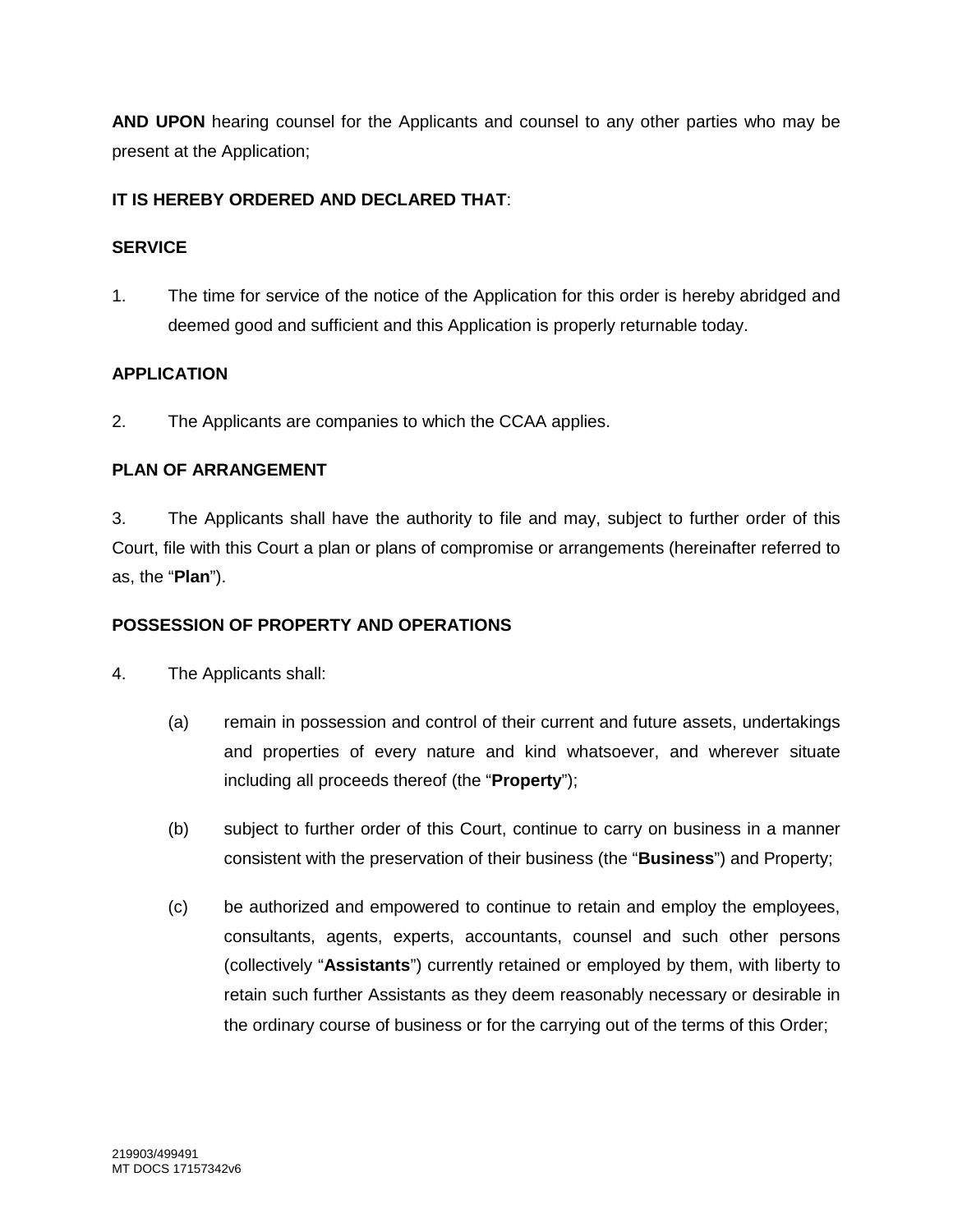- 5. To the extent permitted by law, the Applicants shall be entitled but not required to pay the following expenses, incurred prior to or after this Order:
	- (a) all outstanding and future wages, salaries, employee and pension benefits, vacation pay and expenses payable on or after the date of this Order, in each case incurred in the ordinary course of business and consistent with existing compensation policies and arrangements; and
	- (b) the fees and disbursements of any Assistants retained or employed by the Applicants in respect of these proceedings, at their standard rates and charges.
- 6. Except as otherwise provided to the contrary herein, the Applicants shall be entitled but not required to pay all reasonable expenses incurred by the Applicants in carrying on the Business in the ordinary course after this Order, and in carrying out the provisions of this Order, which expenses shall include, without limitation:
	- (a) all expenses and capital expenditures and reasonably necessary for the preservation of the Property or the Business including, without limitation, payments on account of insurance (including directors and officers insurance), maintenance, and security services;
	- (b) payment for goods or services actually supplied to the Applicants following the date of this Order;
	- (c) payments for goods or services actually supplied to the Applicants following the date of this Order by Vitaly Designs Ltd. or any affiliate thereof (the "**Critical Supplier**"). The Critical Supplier is hereby granted a charge (the "**Critical Supplier's Charge**") on all of the property supplied by the Critical Supplier to the Applicants (the "**Critical Supplier Property**") to secure all obligations owed to the Critical Supplier by the Applicants and which relate to the provision of the Critical Supplier Property, to a maximum amount of \$200,000. The Critical Supplier's Charge shall have the priority set out in Paragraphs 29 and 31 hereof. The Critical Supplier shall be obligated to supply the Applicants or any individual Applicant with goods and services after the date of this Order, on terms and conditions that are consistent with existing arrangements and past practices. The Critical Supplier will not require the payment of a pre-payment, deposit, or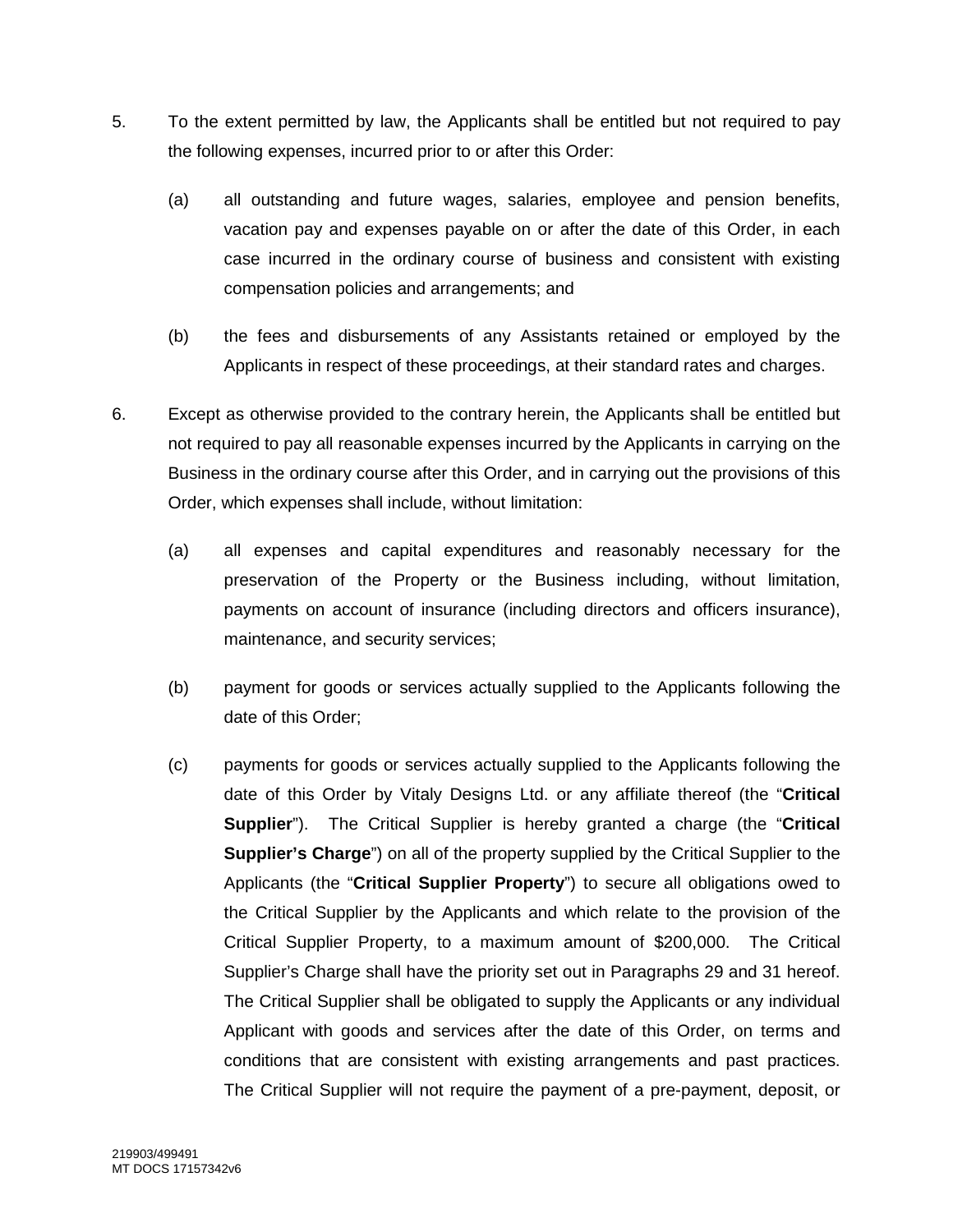the posting of any security in connection with the supply of goods or services to the Applicants after the date of this Order; and,

- (d) with respect to the Critical Supplier only and with the approval of the Monitor, pay certain amounts incurred prior to or honour cheques issued prior to the date of this Order including those prior to the Applicants' each filing a Notice of Intention to Make a Proposal (each an "**NOI**" and collectively, the "**NOIs**") under the *Bankruptcy and Insolvency Act* (Canada) (the "**BIA**").
- 7. The Applicants shall remit, in accordance with legal requirements, or pay:
	- (a) any statutory deemed trust amounts in favour of the Crown in Right of Canada or of any province thereof or any other taxation authority which are required to be deducted from employees' wages, including, without limitation, amounts in respect of:
		- (i) employment insurance,
		- (ii) Canada Pension Plan, and
		- (iii) income taxes,

but only where such statutory deemed trust amounts arise after the date of this Order, or are not required to be remitted until after the date of this Order, unless otherwise ordered by the Court;

- (b) all goods and services or other applicable sales taxes (collectively, "**Sales Taxes**") required to be remitted by the Applicants in connection with the sale of goods and services by the Applicants, but only where such Sales Taxes are accrued or collected after the date of this Order, or where such Sales Taxes were accrued or collected prior to the date of this Order but not required to be remitted until on or after the date of this Order; and,
- (c) any amount payable to the Crown in Right of Canada or of any province thereof or any political subdivision thereof or any other taxation authority in respect of municipal realty, municipal business, or other taxes, assessments, or levies of any nature or kind which are entitled at law to be paid in priority to claims of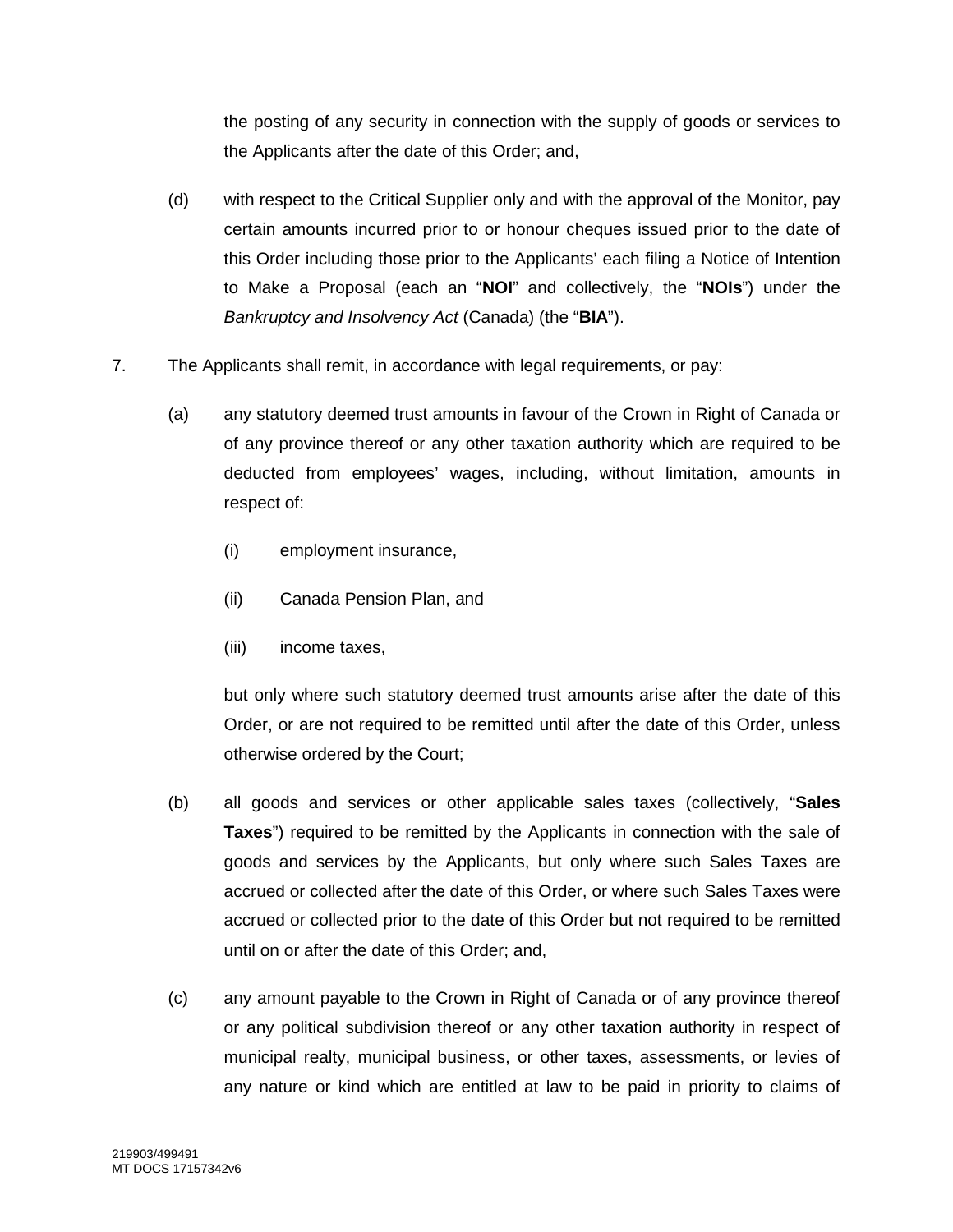secured creditors and which are attributable to or in respect of the carrying on of the Business by the Applicants.

- 8. Until a real property lease is disclaimed or resiliated in accordance with the CCAA, the Applicants may pay all amounts constituting rent or payable as rent under real property leases (including, for greater certainty, common area maintenance charges, utilities and realty taxes and any other amounts payable as rent to the landlord under the lease) based on the terms of the existing lease arrangements or as otherwise may be negotiated by the Applicants and the landlord from time to time, for the period commencing from and including the date of this Order (the "**Rent**", but which term shall not include and the Applicants shall not pay any rent in arrears).
- 9. Except as specifically permitted herein, the Applicants are hereby directed, until further order of this Court:
	- (a) to make no payments of principal, interest thereon or otherwise on account of amounts owing by the Applicants to any of their creditors as of the date of this Order.
	- (b) to grant no security interests, trust, liens, charges or encumbrances upon or in respect of any of their Property; and
	- (c) to not grant credit or incur liabilities except in the ordinary course of the Business.

## **RESTRUCTURING**

- 10. The Applicants shall, subject to such requirements as are imposed by the CCAA, have the right to:
	- (a) permanently or temporarily cease, downsize or shut down any of its business or operations, and to dispose of redundant or non-material assets not exceeding \$500,000 in any one transaction or \$1,000,000 in the aggregate, provided that any sale that is either (i) in excess of the above thresholds, or (ii) in favour of a person related to the Applicants (within the meaning of Section 36(5) of the CCAA), shall require authorization by this Court in accordance with Section 36 of the CCAA;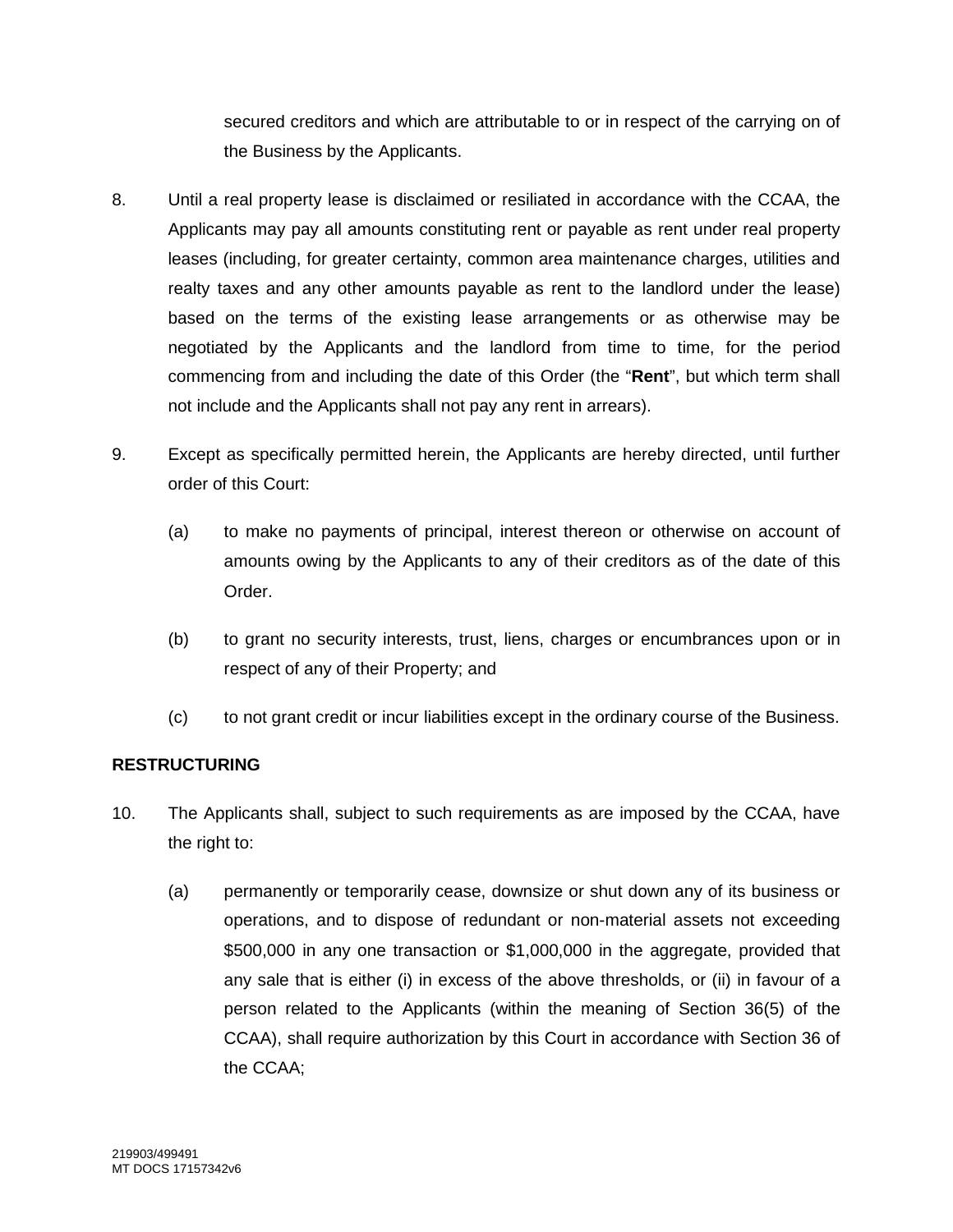- (b) terminate the employment of such of its employees or temporarily lay off such of its employees as it deems appropriate on such terms as may be agreed upon between the Applicants and such employee, or failing such agreement, to deal with the consequences thereof, in the plan; and,
- (c) pursue all avenues of a sale, refinancing, or restructuring of its Business or Property, in whole or part, subject to prior approval of this Court being obtained before any material sale, refinancing, or restructuring takes place, except as provided in subparagraph (a) above,

all of the foregoing to permit the Applicants to proceed with an orderly sale, refinancing, or restructuring of the Business (the "**Restructuring**").

- 11. The Applicants shall provide each of the relevant landlords with notice of the Applicants' intention to remove any fixtures from any leased premises at least seven (7) days prior to the date of the intended removal. The relevant landlord shall be entitled to have a representative present in the leased premises to observe such removal. If the landlord disputes the Applicants' entitlement to remove any such fixture under the provisions of the lease, such fixture shall remain on the premises and shall be dealt with as agreed between any applicable secured creditors, such landlord and the Applicants, or by further Order of this Court upon application by the Applicants on at least two (2) days' notice to such landlord and any such secured creditors. If the Applicants disclaim or resiliate the lease governing such leased premises in accordance with Section 32 of the CCAA, they shall not be required to pay Rent under such lease pending resolution of any such dispute (other than Rent payable for the notice period provided for in Section 32(5) of the CCAA), and the disclaimer of the lease shall be without prejudice to the Applicants' claim to the fixtures in dispute.
- 12. If a notice of disclaimer is delivered pursuant to Section 32 of the CCAA, then:
	- (a) during the notice period prior to the effective time of the disclaimer, the landlord may show the affected leased premises to prospective tenants during normal business hours, on giving the Applicants and the Monitor 24 hours' prior written notice, and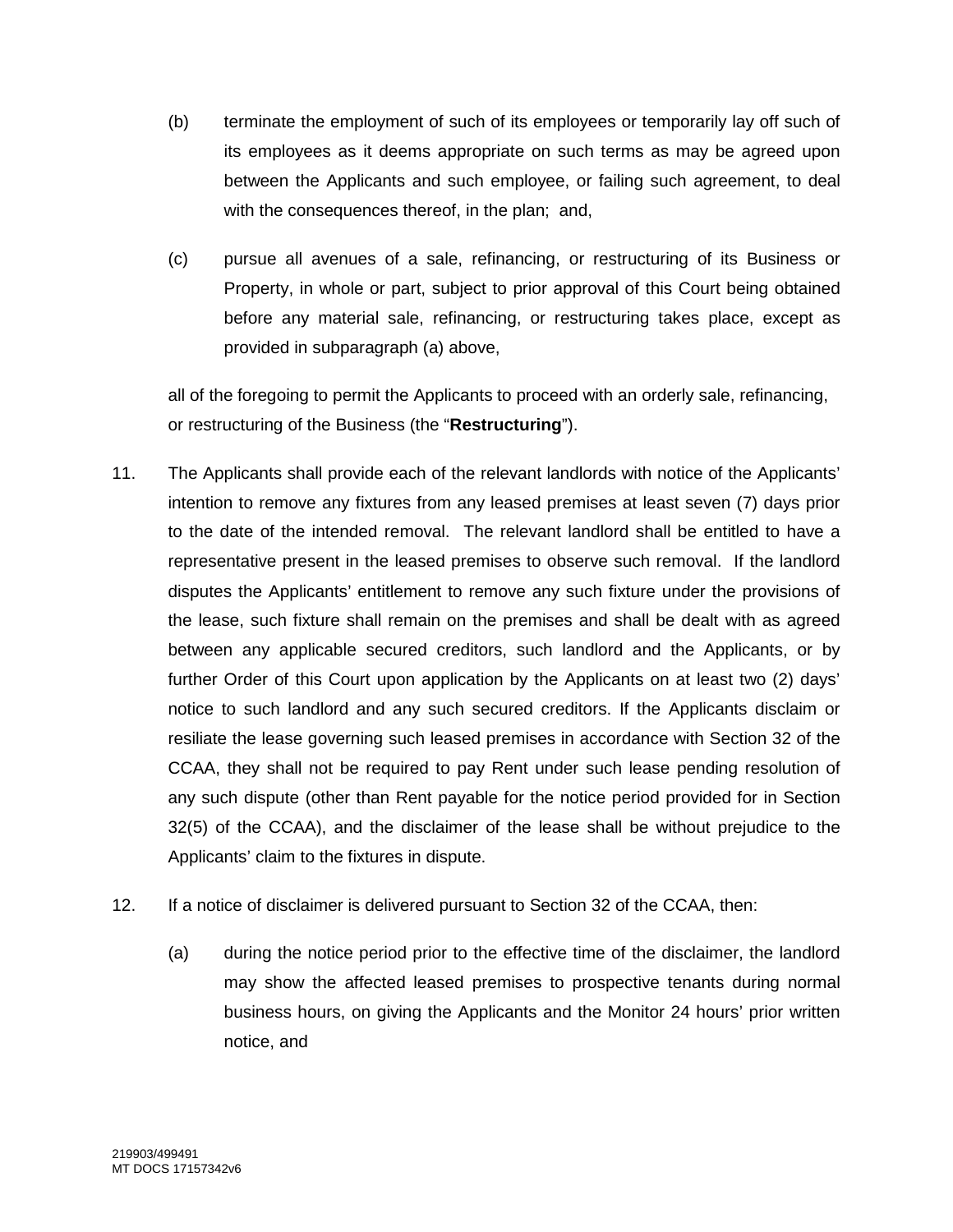(b) at the effective time of the disclaimer, the relevant landlord shall be entitled to take possession of any such leased premises without waiver of or prejudice to any claims or rights such landlord may have against the Applicants in respect of such lease or leased premises and such landlord shall be entitled to notify the Applicant of the basis on which it is taking possession and to gain possession of and re-lease such leased premises to any third party or parties on such terms as such landlord considers advisable, provided that nothing herein shall relieve such landlord of its obligation to mitigate any damages claimed in connection therewith.

### **NO PROCEEDINGS AGAINST THE APPLICANTS OR THE PROPERTY**

13. Until and including November 30, 2017, or such later date as this Court may order (the "**Stay Period**"), no proceeding or enforcement process in any court or tribunal (each, a "**Proceeding**") shall be commenced or continued against or in respect of the Applicants or the Monitor, or affecting the Business or the Property, except with the written consent of the Applicants and the Monitor, or with leave of this Court, and any and all Proceedings currently under way against or in respect of the Applicants or affecting the Business or the Property are hereby stayed and suspended pending further Order of this Court.

## **NO EXERCISE OF RIGHTS OR REMEDIES**

- 14. During the Stay Period, all rights and remedies of any individual, firm, corporation, governmental body or agency, or any other entities (all of the foregoing, collectively being "**Persons**" and each being a "**Person**", whether judicial or extra-judicial, statutory or non-statutory") against or in respect of the Applicants or the Monitor, or affecting the Business or the Property, are hereby stayed and suspended and shall not be commenced, proceeded with or continued, except with the written consent of the Applicants and the Monitor, or leave of this Court, provided that nothing in this Order shall:
	- (a) empower the Applicants to carry on any business which the Applicants are not lawfully entitled to carry on;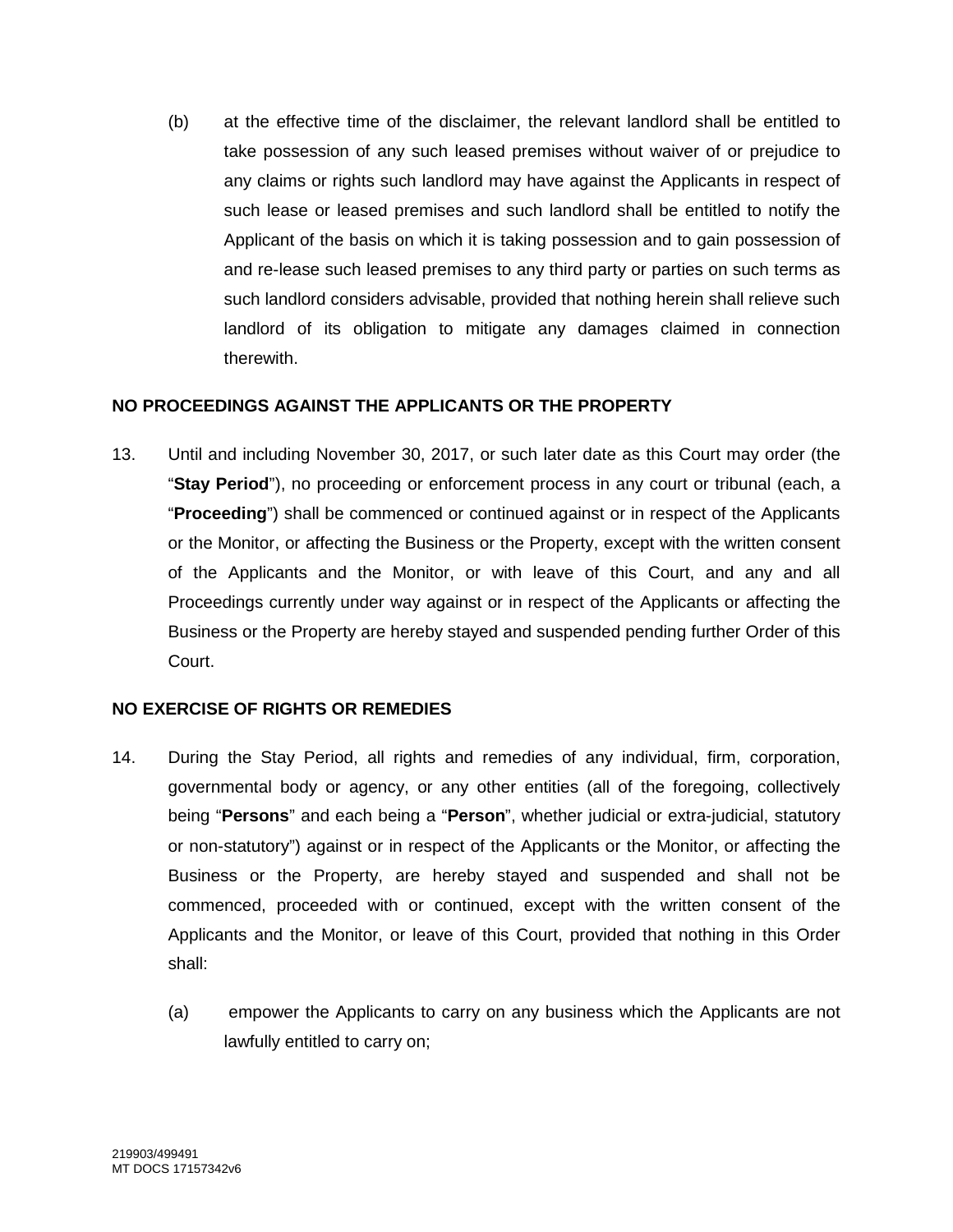- (b) affect such investigations, actions, suits or proceedings by a regulatory body as are permitted by Section 11.1 of the CCAA;
- (c) prevent the filing of any registration to preserve or perfect a security interest; or,
- (d) prevent the registration of a claim for lien.
- 15. Nothing in this Order shall prevent any party from taking an action against an Applicant where such an action must be taken in order to comply with statutory time limitations in order to preserve their rights at law, provided that no further steps shall be taken by such party except in accordance with the other provisions of this Order, and notice in writing of such action must be given to the Monitor at the first available opportunity.

### **NO INTERFERENCE WITH RIGHTS**

16. During the Stay Period, no Person shall accelerate, suspend, discontinue, fail to honour, alter, interfere with, repudiate, terminate or cease to perform any right, renewal right, contract, agreement, licence or permit in favour of or held by the Applicants, except with the written consent of the Applicants and the Monitor, or leave of this Court.

#### **CONTINUATION OF SERVICES**

- 17. During the Stay Period, all Persons having:
	- (a) statutory or regulatory mandates for the supply of goods and/or services; or,
	- (b) oral or written agreements or arrangements with the Applicants, including without limitation all computer software, communication and other data services, centralized banking services, payroll services, insurance, transportation services, utility or other services to the Business or the Applicants, are hereby restrained until further Order of this Court from discontinuing, altering, interfering with, suspending, or terminating the supply of such goods or services as may be required by the Applicants or exercising any other remedy provided under such agreements or arrangements. The Applicants shall be entitled to the continued use of their current premises, telephone numbers, facsimile numbers, internet addresses and domain names, provided in each case, other than with respect to the Critical Supplier, that the usual prices or charges for all such goods or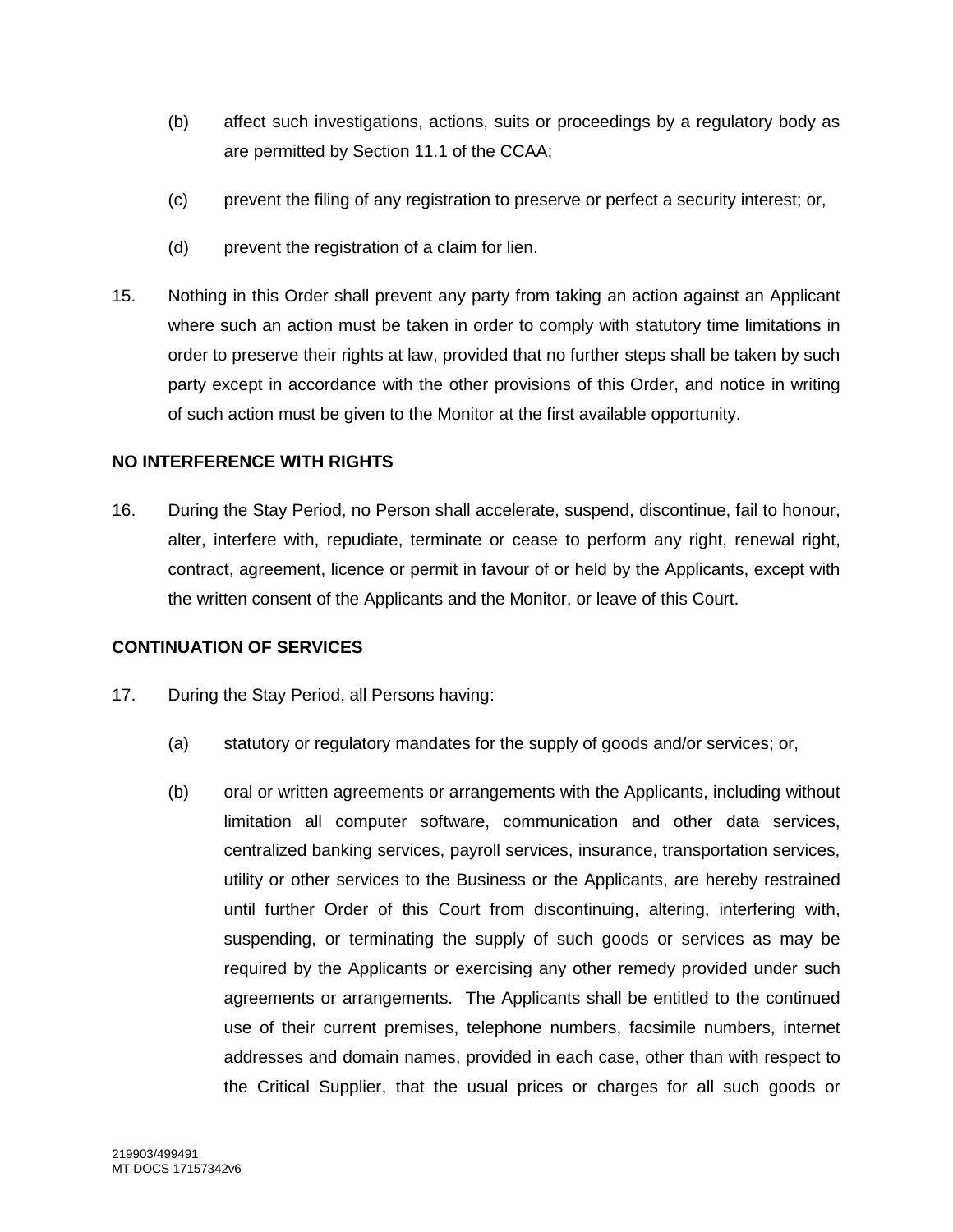services received after the date of this Order are paid by the Applicants in accordance with the usual payment practices of the Applicants or such other practices as may be agreed upon by the supplier or service provider and each of the Applicants and the Monitor, or as may be ordered by this Court. Other than the Critical Supplier and subject to paragraph 6(c) of this Order, nothing in this Order has the effect of prohibiting a from requiring immediate payment for goods, services, use of leased or licensed property or other valuable consideration provided on or after the date of this Order.

#### **NO OBLIGATION TO ADVANCE MONEY OR EXTEND CREDIT**

18. Other than the Critical Supplier and subject to paragraph 6(c) of this Order, no creditor of the Applicants shall be under any obligation on or after the date of this Order to advance or re-advance any monies or otherwise extend any credit to the Applicants.

#### **PROCEEDINGS AGAINST DIRECTORS AND OFFICERS**

19. During the Stay Period, and except as permitted by subsection 11.03(2) of the CCAA and paragraph 15 of this Order, no Proceeding may be commenced or continued against any of the former, current or future directors or officers of the Applicants with respect to any claim against the directors or officers that arose before the date hereof and that relates to any obligations of the Applicants whereby the directors or officers are alleged under any law to be liable in their capacity as directors or officers for the payment or performance of such obligations, until a compromise or arrangement in respect of the Applicants, if one is filed, is sanctioned by this Court or is refused by the creditors of the Applicants or this Court.

#### **DIRECTORS' AND OFFICERS' INDEMNIFICATION**

20. The Applicants shall indemnify their directors and officers against obligations and liabilities that they may incur as directors or officers of the Applicants after the commencement of the within proceedings, except to the extent that, with respect to any officer or director, the obligation or liability was incurred as a result of the director's or officer's gross negligence or wilful misconduct.

#### **APPOINTMENT OF MONITOR**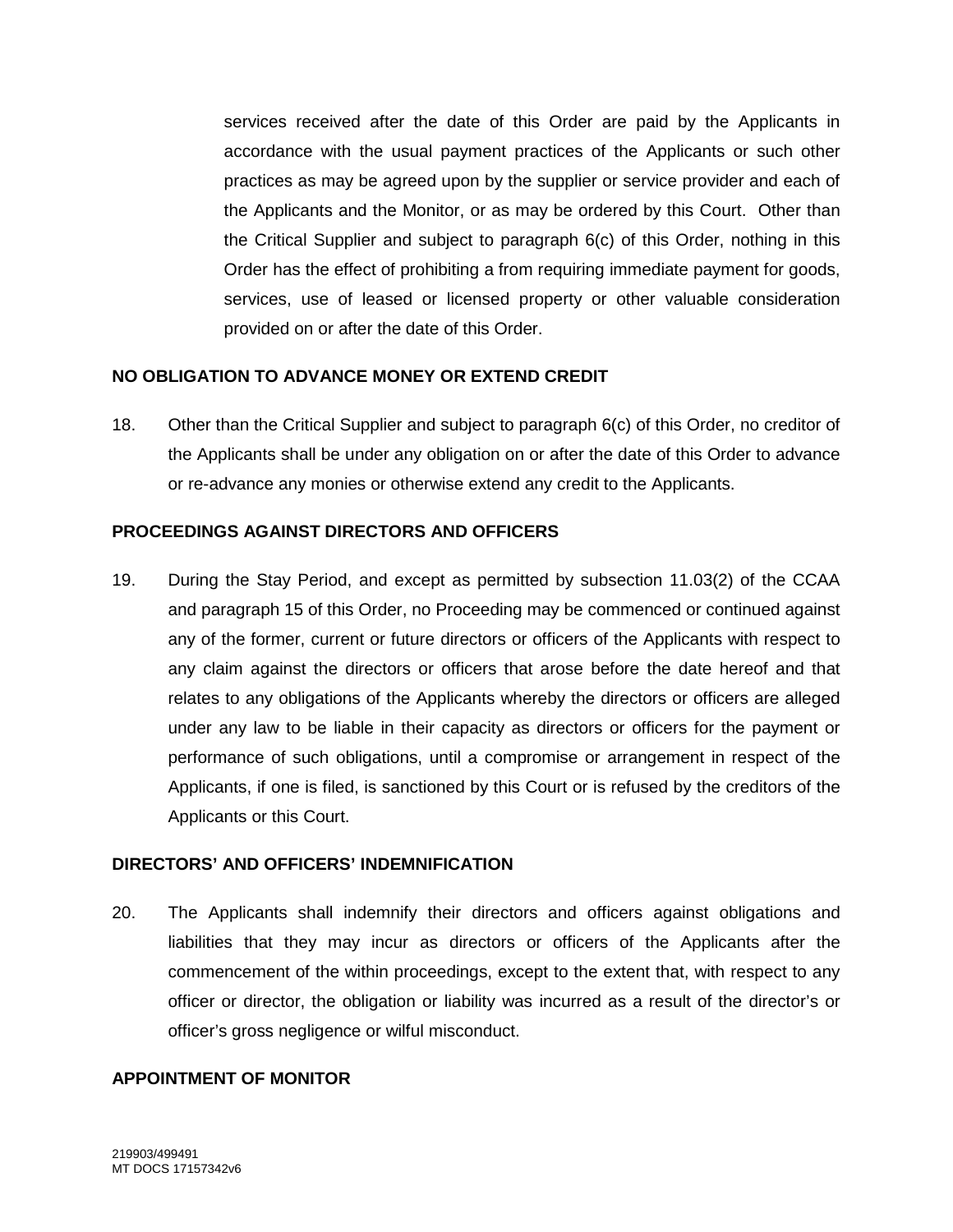- 21. KPMG Inc. is hereby appointed pursuant to the CCAA as the Monitor, an officer of this Court, to monitor the Property, Business and financial affairs of the Applicants with the powers and obligations set out in the CCAA or set forth herein and that the Applicants and their shareholders, officers, directors, and Assistants shall advise the Monitor of all material steps taken by the Applicants pursuant to this Order, and shall co-operate fully with the Monitor in the exercise of its powers and discharge of its obligations and provide the Monitor with the assistance that is necessary to enable the Monitor to adequately carry out the Monitor's functions.
- 22. The Monitor, in addition to its prescribed rights and obligations under the CCAA, is hereby directed and empowered to:
	- (a) monitor the Applicants' receipts and disbursements, Business and dealings with the Property;
	- (b) report to this Court at such times and intervals as the Monitor may deem appropriate with respect to matters relating to the Property, the Business, and such other matters as may be relevant to the proceedings herein and immediately report to the Court if in the opinion of the Monitor there is a material adverse change in the financial circumstances of the Applicants;
	- (c) advise the Applicants in their development of the Plan and any amendments to the Plan;
	- (d) assist the Applicants, to the extent required by the Applicants, with the holding and administering of creditors' or shareholders' meetings for voting on the Plan;
	- (e) have full and complete access to the Property, including the premises, books, records, data, including data in electronic form, and other financial documents of the Applicants, to the extent that is necessary to adequately assess the Applicants' Property, Business and financial affairs or to perform its duties arising under this Order;
	- (f) be at liberty to engage independent legal counsel or such other persons as the Monitor deems necessary or advisable respecting the exercise of its powers and performance of its obligations under this Order;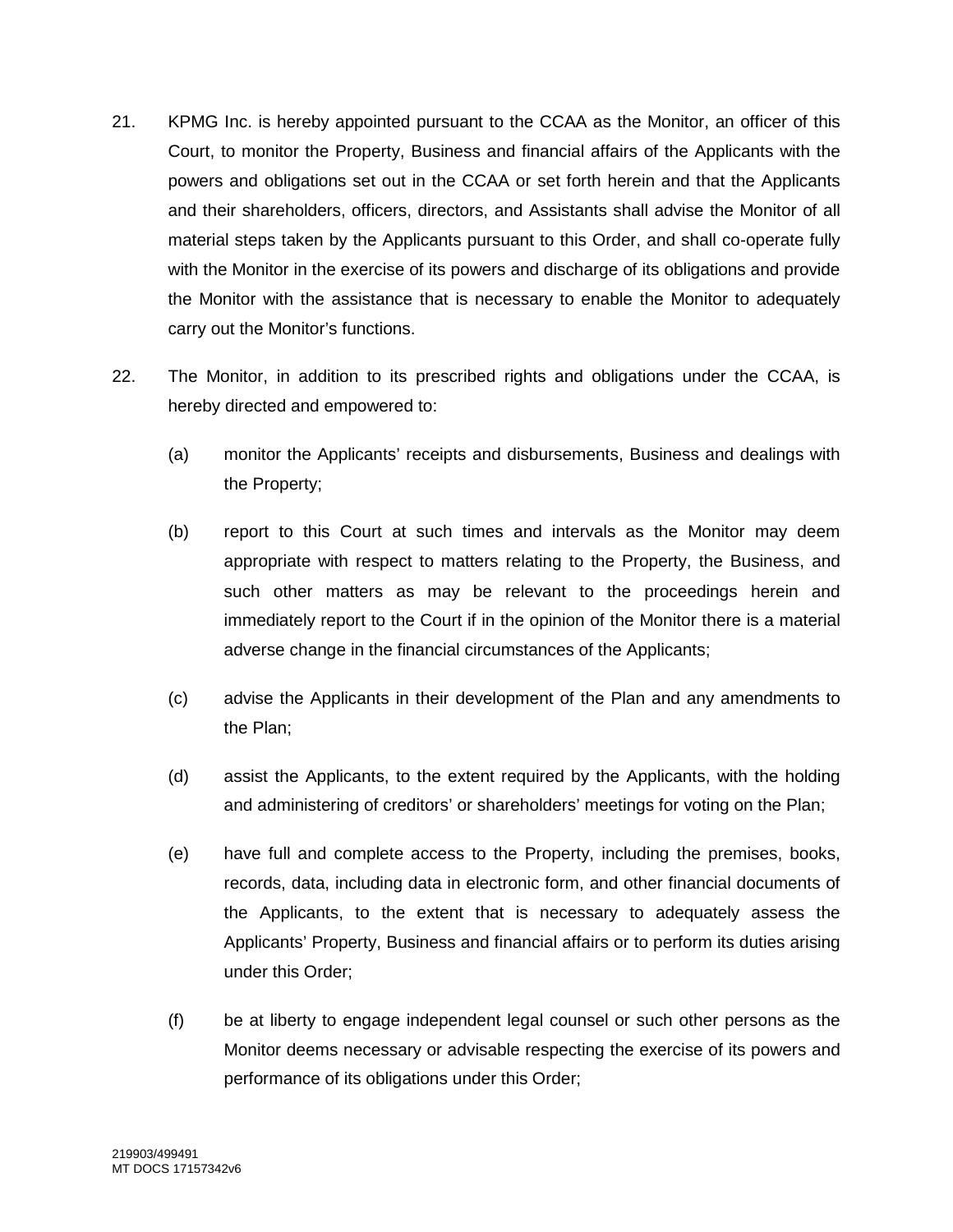- (g) hold funds in trust or in escrow, to the extent required, to facilitate settlements between the Applicants and any other Person; and,
- (h) perform such other duties as are required by this Order or by this Court from time to time;
- 23. The Monitor shall not take possession of the Property and shall take no part whatsoever in the management or supervision of the management of the Business and shall not, by fulfilling its obligations hereunder, or by inadvertence in relation to the due exercise of powers or performance of duties under this Order, be deemed to have taken or maintained possession or control of the Business or Property, or any part thereof. Nothing herein contained shall require the Monitor to occupy or to take control, care, charge, possession or management of any of the Property that might be environmentally contaminated, might be a pollutant or a contaminant, or might cause or contribute to a spill, discharge, release or deposit of a substance contrary to any federal, provincial or other law respecting the protection, conservation, enhancement, remediation or rehabilitation of the environment or relating to the disposal or waste or other contamination, provided however that this Order does not exempt the Monitor from any duty to report or make disclosure imposed by applicable environmental legislation.
- 24. The Monitor shall provide any creditor of the Applicants and the Interim Lender with information provided by the Applicants in response to reasonable requests for information made in writing by such creditor addressed to the Monitor. The Monitor shall not have any responsibility or liability with respect to the information disseminated by it pursuant to this paragraph. In the case of information that the Monitor has been advised by the Applicants are confidential, the Monitor shall not provide such information to creditors unless otherwise directed by this Court or on such terms as the Monitor and the Applicants may agree.
- 25. In addition to the rights and protections afforded the Monitor under the CCAA or as an officer of this Court, the Monitor shall incur no liability or obligation as a result of its appointment or the carrying out of the provisions of this Order, save and except for any gross negligence or wilful misconduct on its part. Nothing in this Order shall derogate from the protections afforded the Monitor by the CCAA or any applicable legislation.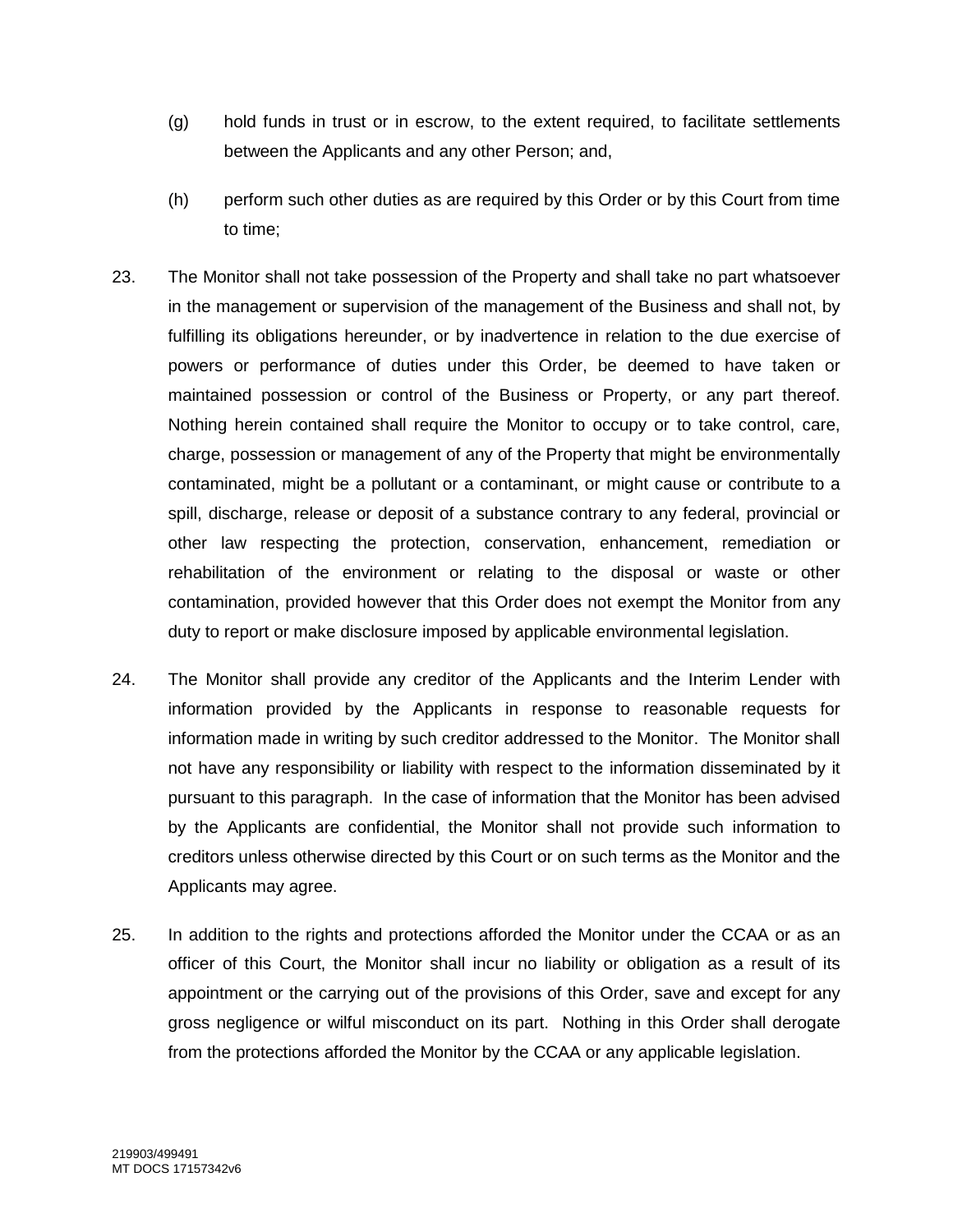- 26. The Monitor, counsel to the Monitor and counsel to the Applicants shall be paid their reasonable fees and disbursements, in each case at their standard rates and charges, by the Applicants as part of the costs of these proceedings. The Applicants are hereby authorized and directed to pay the accounts of the Monitor, counsel for the Monitor and counsel for the Applicants on a monthly basis.
- 27. The Monitor and its legal counsel shall pass their accounts from time to time.
- 28. The Monitor, counsel to the Monitor, and the Applicants' counsel, as security for the professional fees and disbursements incurred both before and after the granting of this Order, shall continue to be entitled to the benefit of the Administrative Charge granted pursuant to the Order granted by the Honourable Justice C.M. Jones on October 11, 2017 (the "**NOI Consolidation Order**") in the Applicants' NOI proceeding bearing Court File Number 25-2299607 (the "**Administrative Charge**") on the Property, which charge shall not exceed an aggregate amount of \$300,000 as security for their professional fees and disbursements incurred at the standard rates and charges of the Monitor and such counsel, both before and after the making of this Order in respect of these proceedings. The Administrative Charge shall have the priority set out in paragraphs 29 and 31 hereof.

## **VALIDITY AND PRIORITY OF CHARGES CREATED BY THIS ORDER**

29. The priorities of the Administrative Charge and the Critical Supplier's Charge, as among them, shall be as follows:

First – Administrative Charge (to the maximum amount of \$300,000) and against all of the Property; and,

Second – Critical Supplier's Charge (to the maximum amount of \$200,000) and against the Critical Supplier Property.

30. The filing, registration or perfection of the Administrative Charge and the Critical Supplier's Charge (collectively, the "**Charges**") shall not be required, and that the Charges shall be valid and enforceable for all purposes, including as against any right, title or interest filed, registered, recorded or perfected subsequent to the Charges coming into existence, notwithstanding any such failure to file, register, record or perfect.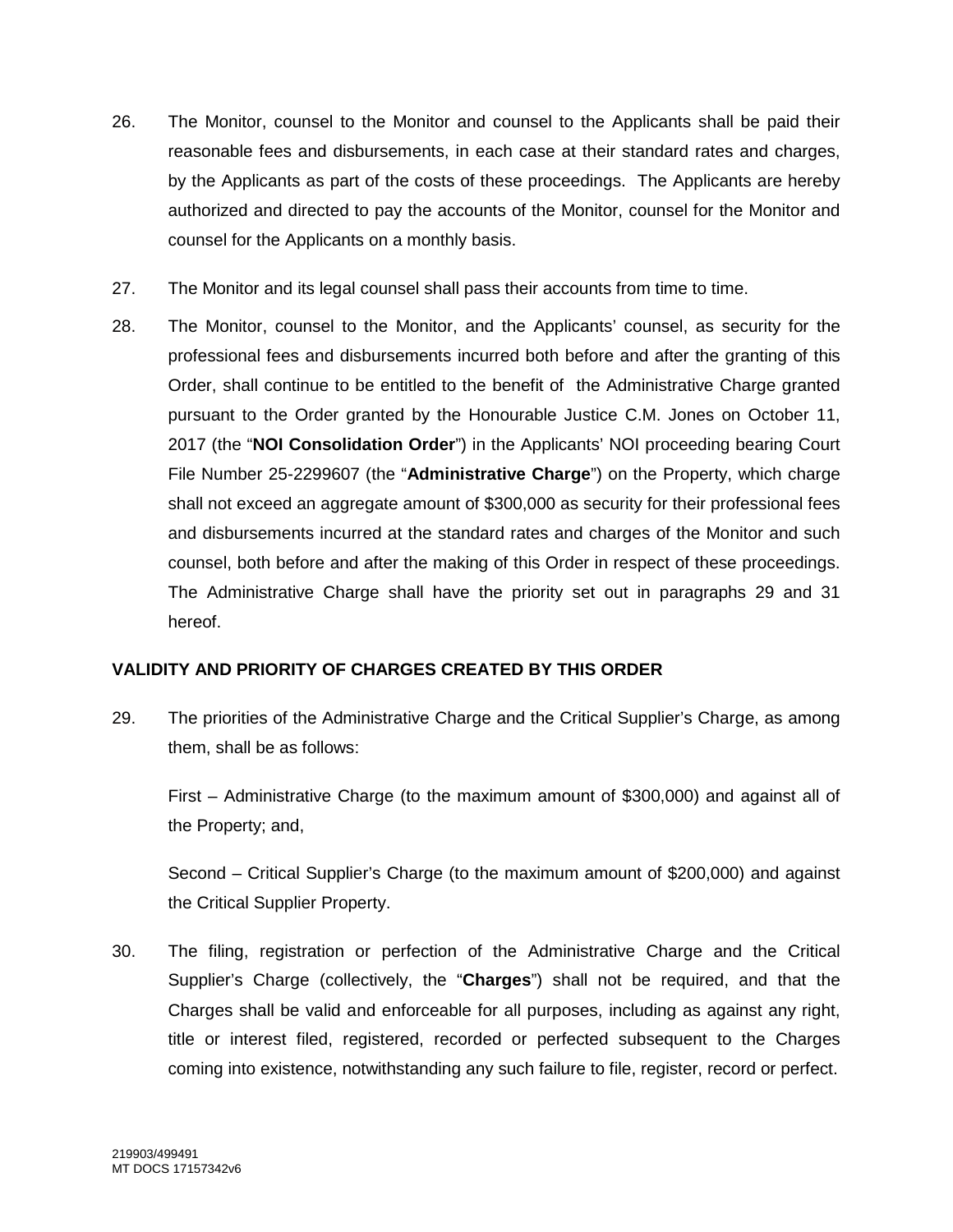- 31. Each of the Administrative Charge and the Critical Supplier's Charge (all as constituted and defined herein) shall constitute a charge on the Property or the Critical Supplier Property, as the case may be, and subject always to Section 34(11) of the CCAA such Charges shall rank in priority to all other secured interests, trusts, deemed trusts, liens, charges, and encumbrances, claims or secured creditors, statutory or otherwise (collectively, the "**Encumbrances**") in favour of any Person, other than any claim of Element Financial Corporation or Steelcase Financial Services Ltd. that is secured by way of a valid, enforceable, and properly perfected purchase money security interest to any specific Property (each a "**PMSI Claim**"), which shall rank in priority to the Charges. For greater certainty, the priority afforded to any PMSI Claim shall extend only to the specific items or classes of Property that are subject to the valid, enforceable and properly perfect PMSI Claim and not to the Property as a whole.
- 32. Except as otherwise expressly provided for herein, or as may be approved by this Court, the Applicants shall not grant any Encumbrances over any Property that rank in priority to, or *pari passu* with, any of the Administrative Charge or the Critical Supplier's Charge, unless the Applicants also obtain the prior written consent of the Monitor and the beneficiaries of the Administrative Charge and the Critical Supplier's Charge, or further Order of this Court.
- 33. The Administrative Charge and the Critical Supplier's Charge shall not be rendered invalid or unenforceable and the rights and remedies of the chargees entitled to the benefit of the Charges (collectively, the "**Chargees**") shall not otherwise be limited or impaired in any way by
	- (a) the pendency of these proceedings and the declarations of insolvency made herein;
	- (b) any application(s) for bankruptcy order(s) issued pursuant to BIA, or any bankruptcy order made pursuant to such applications;
	- (c) the filing of any assignments for the general benefit of creditors made pursuant to the BIA;
	- (d) the provisions of any federal or provincial statutes; or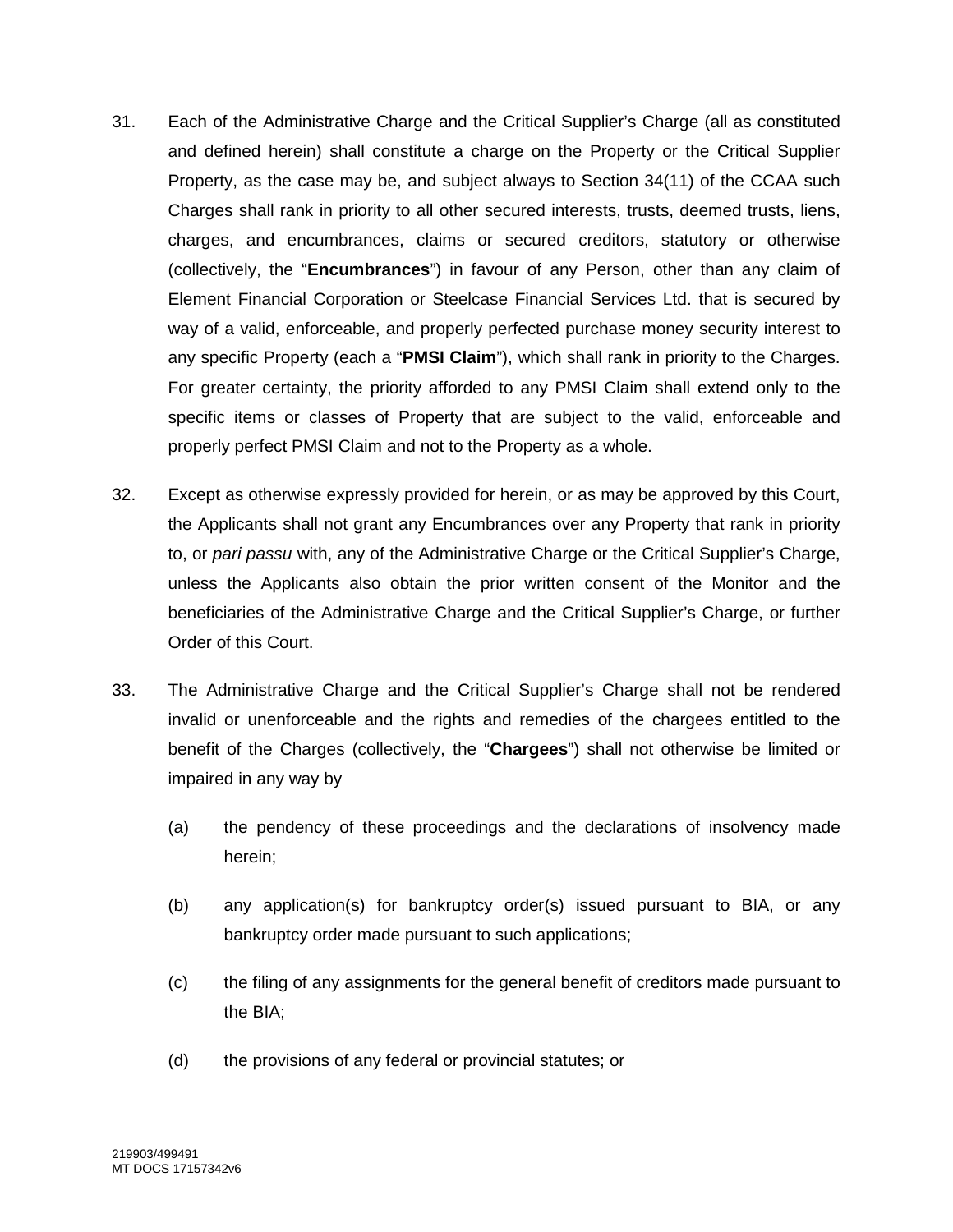- (e) any negative covenants, prohibitions or other similar provisions with respect to borrowings, incurring debt or the creation of Encumbrances, contained in any existing loan documents, lease, sublease, offer to lease or other agreement (collectively, an "**Agreement**") which binds the Applicants, and notwithstanding any provision to the contrary in any Agreement:
	- (i) the creation of the Charges shall not create or be deemed to constitute a breach by the Applicants of any Agreement to which they are a party;
	- (ii) none of the Chargees shall have any liability to any Person whatsoever as a result of any breach of any Agreement caused by or resulting from the Applicants entering into the Commitment Letter, the creation of the Charges, or the execution, delivery or performance of the Definitive Documents; and
	- (iii) the payments made by the Applicants pursuant to this Order, the Commitment Letter or the Definitive Documents, and the granting of the Charges, do not and will not constitute preferences, fraudulent conveyances, transfers at undervalue, oppressive conduct, or other challengeable or voidable transactions under any applicable law.

## **ALLOCATION**

- 34. Any interested person may apply to this Court on notice to any other party likely to be affected, for an order to allocate the Administrative Charge and the Critical Supplier's Charge amongst the various assets comprising the Property.
- 35. Any Charges created by this Order over leases of real property in Canada shall only be a Charge in the Applicants' interest in such real property leases.

#### **SISP AND APA APPROVAL**

36. The Applicants and the Monitor are hereby authorized and empowered, *nunc pro tunc*, to implement the Sale and Investment Solicitation Procedures ("**SISP**") developed by the Applicants, in consultation with KPMG Inc., attached as Exhibit "**A**" to this Order and to proceed, carry out, and implement any corresponding sales, marketing, or tendering processes, including any and all actions related thereto, substantially in accordance with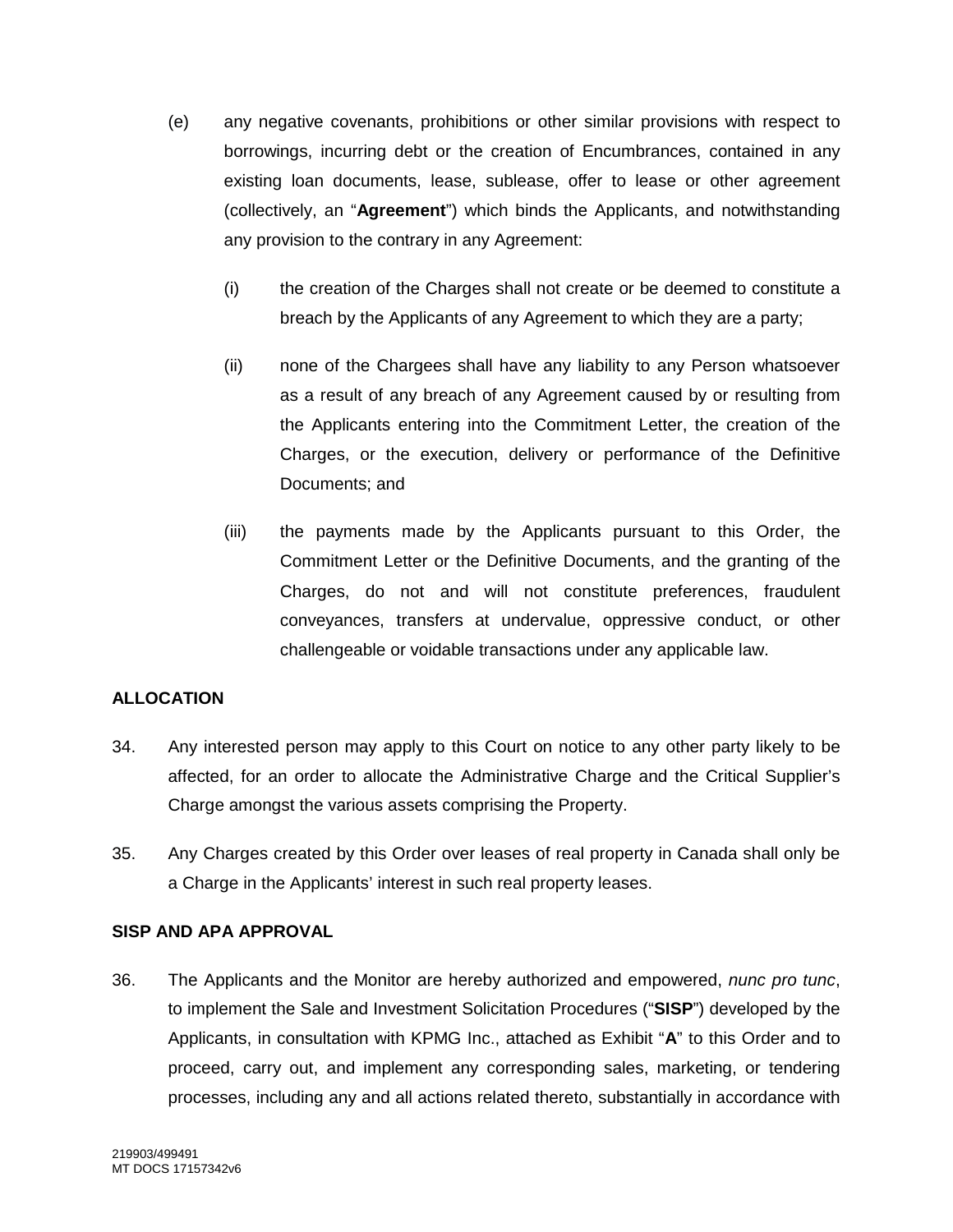the proposed SISP, and, furthermore, the Applicants are hereby authorized to enter into any resulting agreement(s) or transaction(s) (collectively, the "**SISP Agreements**") which may arise in connection thereto, as the Applicants and the Monitor determine are necessary or advisable in connection with or in order to complete any or all of the various steps, as contemplated by the SISP.

- 37. The Applicants are hereby authorized and empowered, *nunc pro tunc*, to enter into the Asset Purchase Agreement, dated October 31, 2017 (the "**APA**"), between the Applicants, as sellers, and 12033714 Saskatchewan Ltd. (the "**Purchaser**"), attached as Exhibit "**B**" to this Order, as part of and in the manner contemplated by the SISP.
- 38. Nothing herein shall act as authorization or approval of the transfer or vesting of any or all of the Applicants' property, assets, or undertakings under any SISP Agreements, the APA, or otherwise. Such transfer and vesting shall be dealt with and subject to further Order of this Honourable Court.

### **SERVICE AND NOTICE**

- 39. The Monitor shall (i) without delay, publish in The Globe and Mail a notice containing the information prescribed under the CCAA, (ii) within five days after the date of this Order, (A) make this Order publicly available in the manner prescribed under the CCAA, (B) send, in the prescribed manner, a notice to every known creditor who has a claim against the Applicants of more than \$1,000 and (C) prepare a list showing the names and addresses of those creditors and the estimated amounts of those claims, and make it publicly available (except that the names, addresses and claim amounts of any employee creditors shall not be published) in the prescribed manner, all in accordance with Section 23(1)(a) of the CCAA and the regulations made thereunder.
- 40. The Applicant and the Monitor shall be at liberty to serve this Order, any other materials and orders in these proceedings, any notices or other correspondence, by forwarding true copies thereof by prepaid ordinary mail, courier, personal delivery, facsimile transmission or e-mail to the Applicant's creditors or other interested Persons at their respective addresses as last shown on the records of the Applicant and that any such service or notice by courier, personal delivery, facsimile transmission or e-mail shall be deemed to be received on the next business day following the date of forwarding thereof, or if sent by ordinary mail, on the third business day after mailing. The Monitor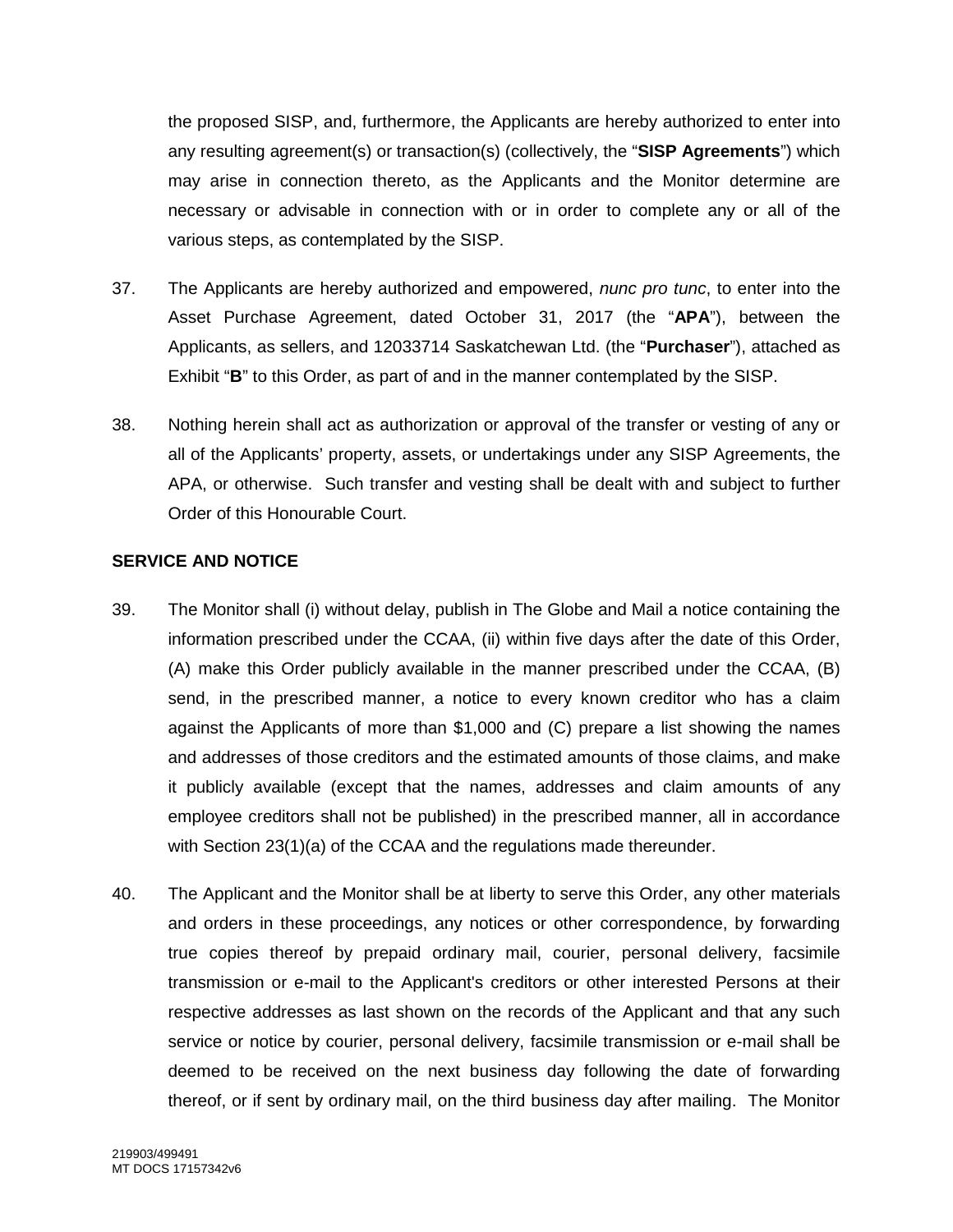shall establish and maintain a website in respect of these proceedings at https://home.kpmg.com/ca/en/home/services/advisory/dealadvisory/creditorlinks/spareparts.html and shall post there as soon as practicable:

- (a) all materials prescribed by statue or regulation to be made publically available; and
- (b) all applications, reports, affidavits, orders or other materials filed in these proceedings by or behalf of the Monitor, or served upon it, except such materials as are confidential and the subject of a sealing order or pending application for a sealing order.

#### **GENERAL**

- 41. The Applicants or the Monitor may from time to time apply to this Court for advice and directions in the discharge of its powers and duties hereunder.
- 42. Nothing in this Order shall prevent the Monitor from acting as an interim receiver, a receiver, a receiver and manager, or a trustee in bankruptcy of the Applicants, the Business or the Property.
- 43. Notwithstanding Rule 6.11 of the Alberta *Rules of Court*, unless otherwise ordered by this Court, the Monitor will report to the Court from time to time, which reporting is not required to be an original or in affidavit form and shall be considered by this Court as evidence.
- 44. This Court hereby requests the aid and recognition of any court, tribunal, regulatory or administrative body having jurisdiction in Canada or in the United States, to give effect to this Order and to assist the Applicant, the Monitor and their respective agents in carrying out the terms of this Order. All courts, tribunals, regulatory and administrative bodies are hereby respectfully requested to make such orders and to provide such assistance to the Applicant and to the Monitor, as an officer of this Court, as may be necessary or desirable to give effect to this Order, to grant representative status to the Monitor in any foreign proceeding, or to assist the Applicant and the Monitor and their respective agents in carrying out the terms of this Order.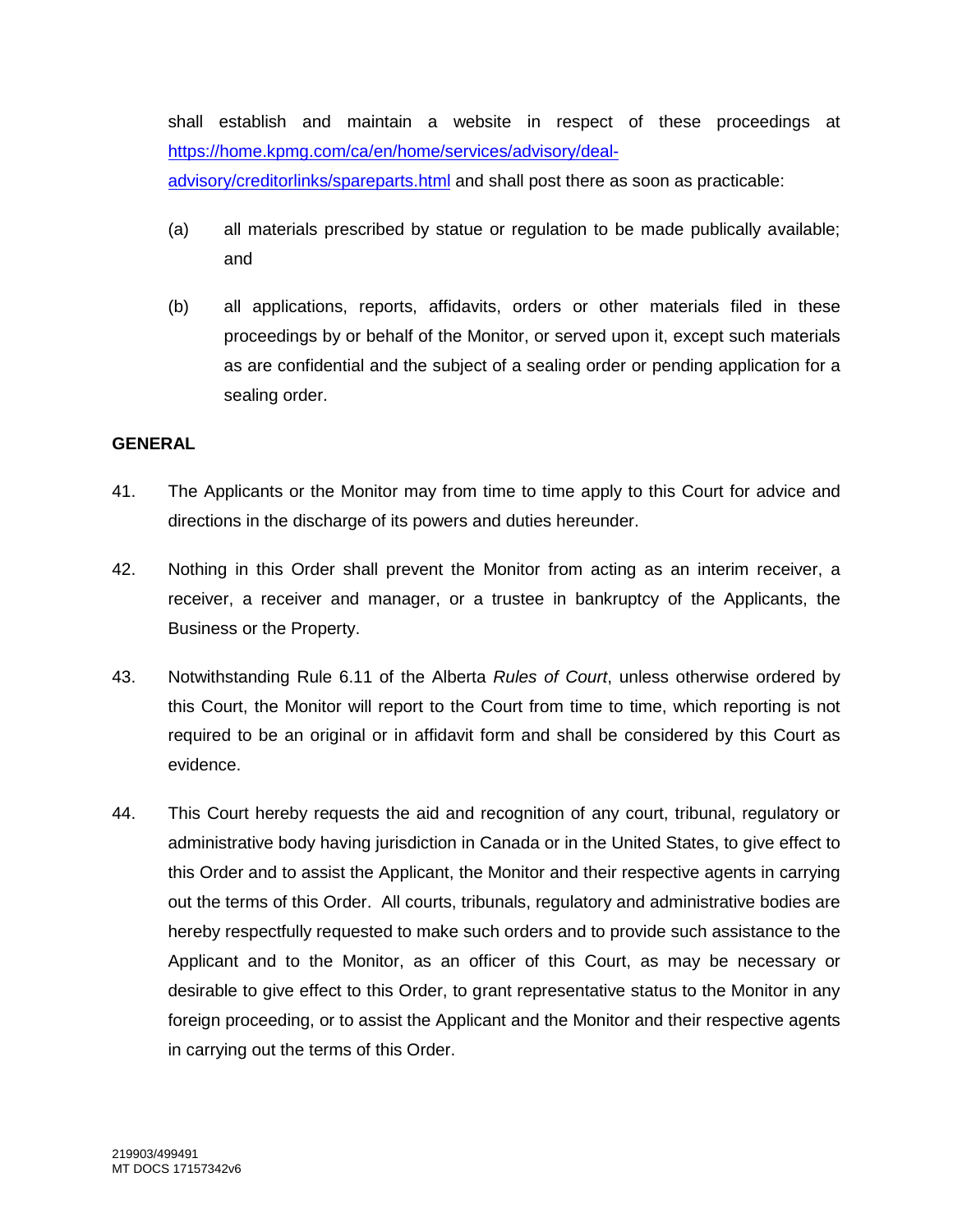- 45. Each of the Applicants and the Monitor are at liberty and are hereby authorized and empowered to apply to any court, tribunal, regulatory or administrative body, wherever located, for the recognition of this Order and for assistance in carrying out the terms of this Order and that the Monitor is authorized and empowered to act as a representative in respect of the within proceeding for the purpose of having these proceedings recognized in a jurisdiction outside Canada.
- 46. Any interested party (including the Applicant and the Monitor) may apply to this Court to vary or amend this Order on not less than seven (7) days' notice to any other party or parties likely to be affected by the order sought or upon such other notice, if any, as this Court may order.
- 47. This Order and all of its provisions are effective as of 12:01 a.m. Mountain Standard Time on the date of this Order.

Justice of the Court of Queen's Bench of Alberta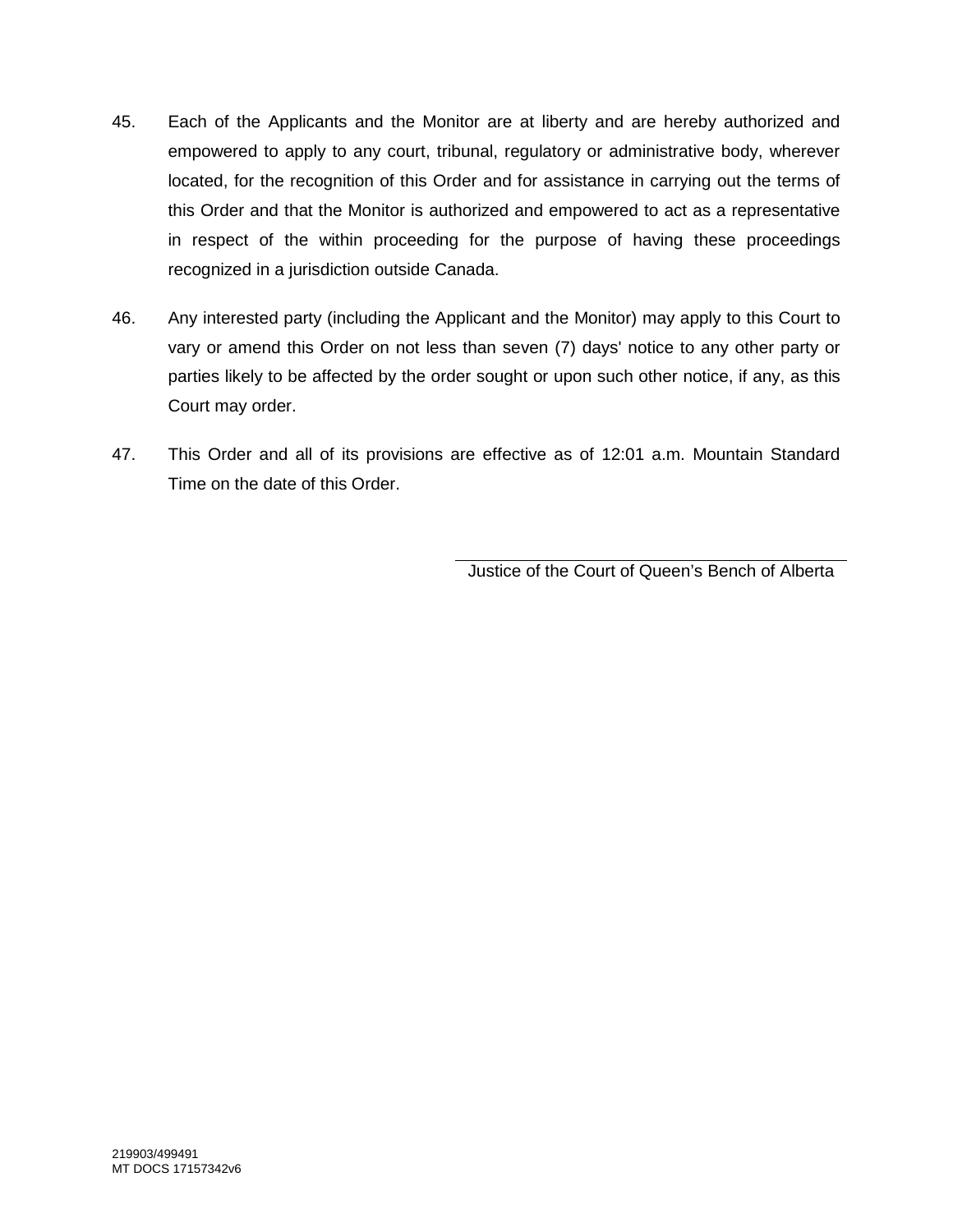# **EXHIBIT "A" TO THE INITIAL CCAA ORDER THE SISP**